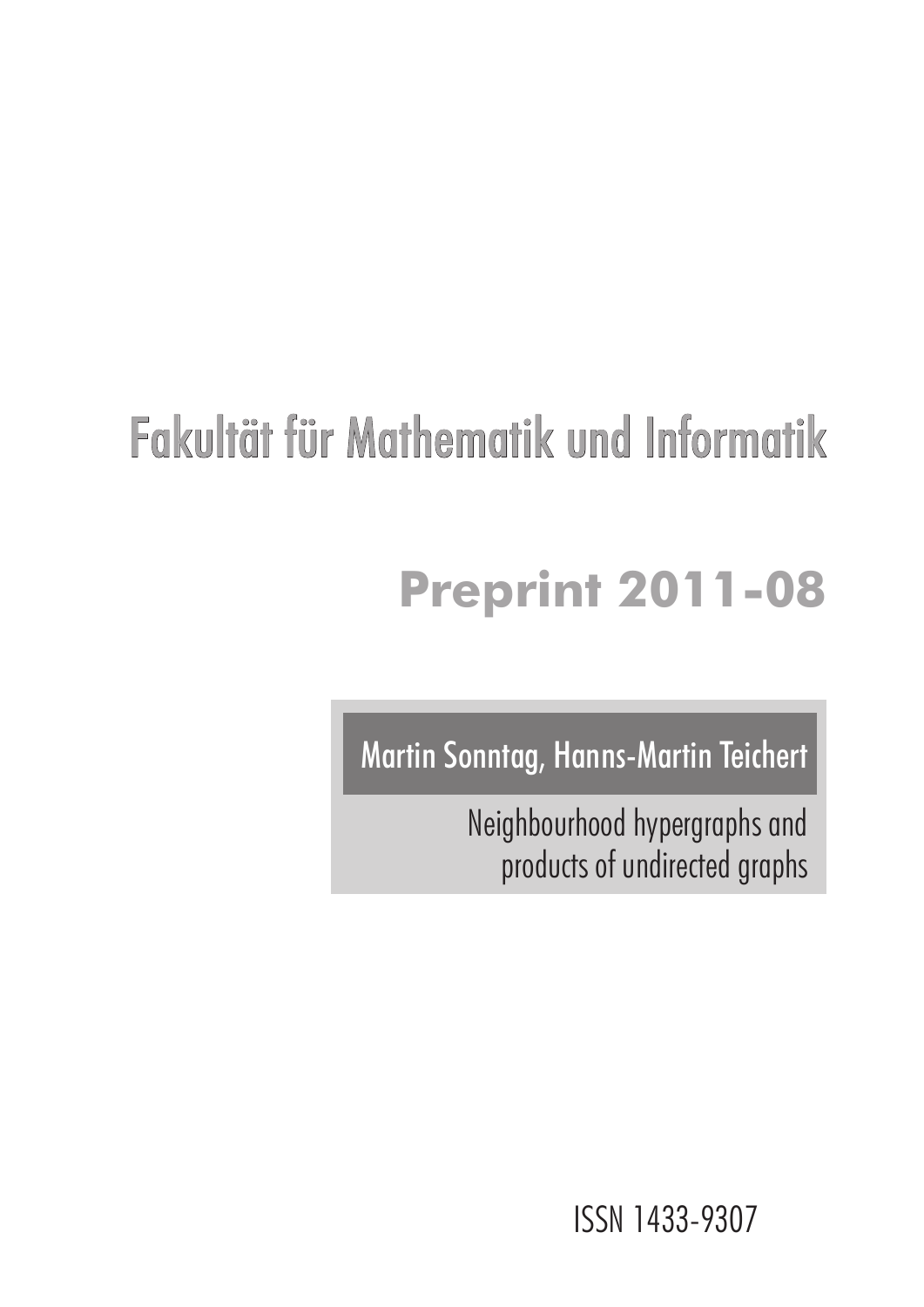# Martin Sonntag, Hanns-Martin Teichert

Neighborhood hypergraphs and products of undirected graphs

> TU Bergakademie Freiberg Fakultät für Mathematik und Informatik Prüferstraße 9 09596 FREIBERG http://www.mathe.tu-freiberg.de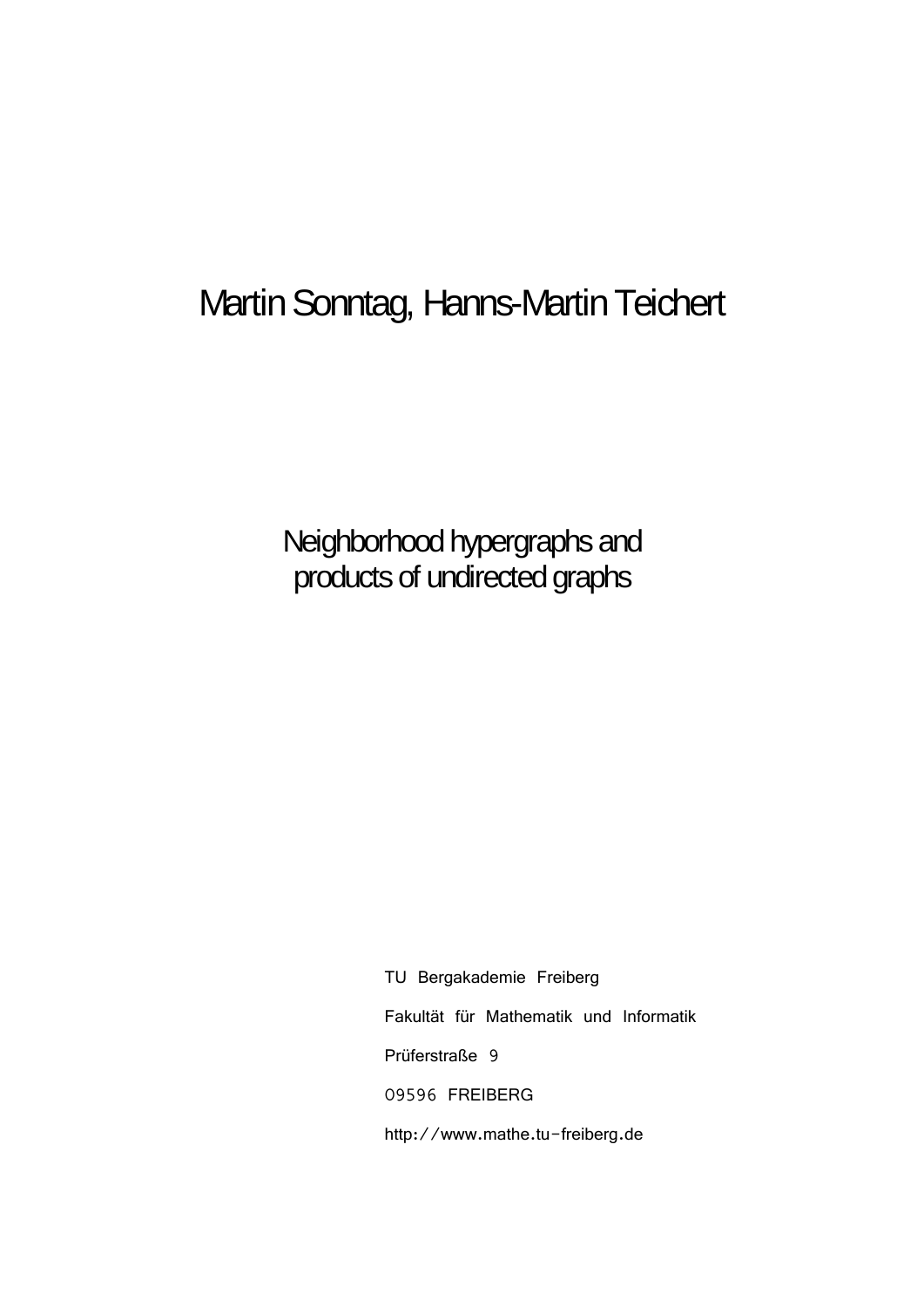ISSN 1433 – 9307

Herausgeber: Dekan der Fakultät für Mathematik und Informatik Herstellung: Medienzentrum der TU Bergakademie Freiberg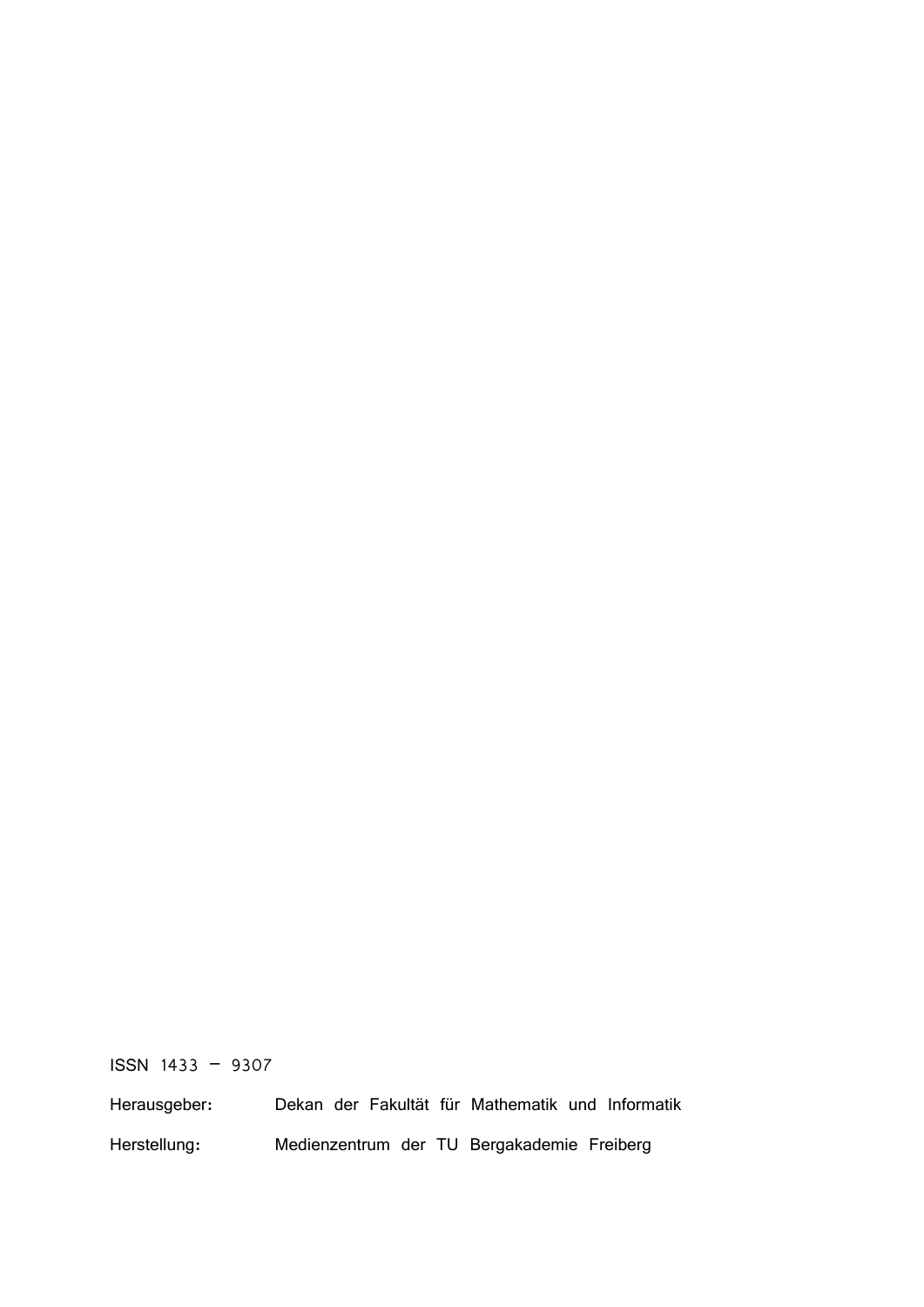# Neighborhood hypergraphs and products of undirected graphs

Martin Sonntag<sup>*a*</sup> and Hanns-Martin Teichert<sup>b</sup>

<sup>a</sup> Faculty of Mathematics and Computer Science, Technische Universität Bergakademie Freiberg D–09596 Freiberg, Prüferstr. 1, Germany

> <sup>b</sup>Institute of Mathematics, University of Lübeck D–23560 Lübeck, Wallstr. 40, Germany

#### Abstract

If  $G = (V, E)$  is a simple undirected graph, its neighborhood hypergraph  $\mathcal{N}(G)$  =  $(V, \mathcal{E}^{\mathcal{N}})$  has the vertex set V and  $e \subseteq V$  is an edge of  $\mathcal{N}(G)$  iff  $|e| \geq 1$  and there is a vertex  $v \in V$ , such that e is the neighborhood of the vertex v in the graph G. For several products  $G_1 \circ G_2$  of simple undirected graphs  $G_1$  and  $G_2$ , we investigate the question whether  $G_1$ ,  $G_2$ ,  $\mathcal{N}(G_1) = (V_1, \mathcal{E}_1^{\mathcal{N}})$  or  $\mathcal{N}(G_2) = (V_2, \mathcal{E}_2^{\mathcal{N}})$  can be reconstructed from  $\mathcal{N}(G_1 \circ G_2)$  or not. Vice versa, we solve the problem how  $\mathcal{N}(G_1 \circ$  $G_2$ ) can be obtained from  $G_1$ ,  $G_2$ ,  $\mathcal{N}(G_1) = (V_1, \mathcal{E}_1^{\mathcal{N}})$  and  $\mathcal{N}(G_2) = (V_2, \mathcal{E}_2^{\mathcal{N}})$ . Keywords: neighborhood hypergraph, graph product

Mathematics Subject Classification (2010): 05C65, 05C76, 05C75

## 1 Introduction

All hypergraphs  $\mathcal{H} = (V(\mathcal{H}), \mathcal{E}(\mathcal{H}))$  and graphs  $G = (V(G), E(G))$  considered here may have isolated vertices but no multiple edges. Moreover, in graphs loops are forbidden.

The neighborhood hypergraph  $\mathcal{N}(G) = (V, \mathcal{E}^{\mathcal{N}})$  of the graph  $G = (V, E)$  has the vertex set V and  $e \subseteq V$  is an edge of  $\mathcal{N}(G)$  iff  $|e| \geq 1$  and there is a vertex  $v \in V$ , such that e is the neighborhood of the vertex v in the graph  $G = (V, E)$ , i.e.  $e = N_G(v) := \{w \in$  $V | \{w, v\} \in E$ .

Moreover,  $N(G) = (V, E^N)$  is the neighborhood graph of the graph  $G = (V, E)$ , if and only if  $E^N = \{ \{a, b\} \mid a \neq b \land \exists x \in V : \{x, a\} \in E \land \{x, b\} \in E \}.$ 

This is the usual definition of neighborhood graphs (cf. the references below), where an edge  $\{a, b\} \in E^N(G)$  indicates that a and b have a common neighbor v in G. In general,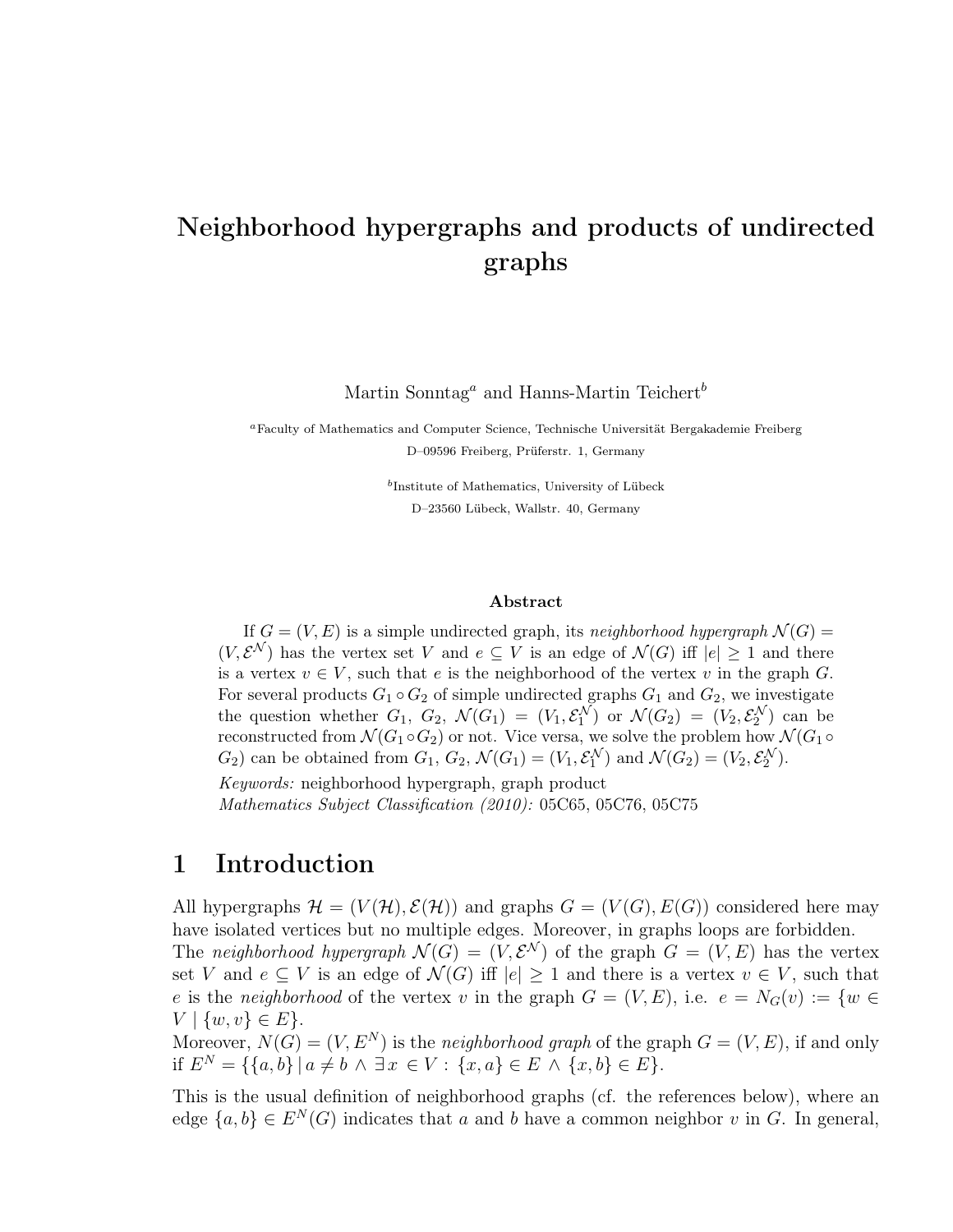contrary to neighborhood hypergraphs, the edges of the neighborhood graph  $N(G)$  do not contain the full information on the sets of neighbors of the vertices of  $G$ .

Our decision, to define  $\mathcal{E}^{\mathcal{N}}(G)$  as the set of all nonempty neighborhoods of the vertices of G has the consequence that vertices  $v \in V(G)$  of degree 1 correspond to loops in  $\mathcal{N}(G)$ , whereas they do not lead to any edge in  $\mathcal{N}(G)$ . Of course, accepting to loose this information it would be also possible to forbid loops in neigborhood hypergraphs.

Note that – using our definitions – in the case of graphs  $G$  with maximum degree 2 containing at least one vertex of degree 1,  $\mathcal{N}(G)$  is a graph (with loops) which is not isomorphic to  $N(G)$  (which is loopless per definition).

In addition to the definition of the neighborhood  $N_G(v)$ , we refer to the set  $N_G^+(v) :=$  $\{w \in V \mid \{w, v\} \in E\} \cup \{v\}$  as the closed neighborhood of the vertex  $v \in V(G)$ .

Definitions not explicitly given here can be found in Diestel [6] and Berge [2], respectively.

Several aspects of neighborhood graphs were investigated in the last thirty years (cf. Acharya and Vartak [1]; Boland, Brigham and Dutton [3], [4]; Brigham and Dutton [5]; Exoo and Harary [7]; Greenberg, Lundgren and Maybee [8]; Lundgren, Merz, Maybee and Rasmussen [11]; Lundgren, Merz and Rasmussen [12]; Lundgren and Rasmussen [13]; Lundgren, Rasmussen and Maybee [14]; Miller, Brigham and Dutton [15]; Schiermeyer, Sonntag and Teichert [18]; Sonntag and Teichert [20]). Some of these papers use the notation 2-step graph or competition graph instead of neighborhood graph. As the latter name indicates, the neighborhood graph  $N(G)$  of an undirected graph G is closely related to the competition graph  $C(D)$  of a digraph D. Surveys about competition graphs can be found in Kim [9], Lundgren [10] and Roberts [17].

Motivated by the results in [20], in Section 2 for five products  $G_1 \circ G_2$  (Cartesian sum  $G_1+G_2,$   $Cartesian\ product\ G_1\times G_2,$   $normal\ product\ G_1*G_2,$   $lexicographic\ product\ G_1\cdot G_2$ and disjunction  $G_1 \vee G_2$ ) of graphs  $G_1 = (V_1, E_1)$  and  $G_2 = (V_2, G_2)$  we investigate the relations between the neighborhood hypergraph  $\mathcal{N}(G_1 \circ G_2) = (V, \mathcal{E}_0^{\mathcal{N}})$  on the one hand and  $G_1, G_2, \mathcal{N}(G_1) = (V_1, \mathcal{E}_1^{\mathcal{N}})$  as well as  $\mathcal{N}(G_2) = (V_2, \mathcal{E}_2^{\mathcal{N}})$  on the other hand. In a certain sense this continues our investigations in [19], where we dealt with competition hypergraphs of products of digraphs. In the present paper we place the emphasis on the question whether  $G_1$ ,  $G_2$ ,  $\mathcal{N}(G_1) = (V_1, \mathcal{E}_1^{\mathcal{N}})$  or  $\mathcal{N}(G_2) = (V_2, \mathcal{E}_2^{\mathcal{N}})$  can be reconstructed from  $\mathcal{N}(G_1 \circ G_2)$  or not (cf. Subsections 2.1–2.5). To obtain  $\mathcal{N}(G_1 \circ G_2)$  from  $G_1, G_2$ ,  $\mathcal{N}(G_1) = (V_1, \mathcal{E}_1^{\mathcal{N}})$  and  $\mathcal{N}(G_2) = (V_2, \mathcal{E}_2^{\mathcal{N}})$  is an easier problem (cf. Theorem 1 and Remark 1).

The products  $G_1 \circ G_2$  considered here have always the vertex set  $V := V_1 \times V_2$ ; using the notation  $\tilde{E} := \{ \{ (a, b), (a', b') \} \mid a, a' \in V_1 \land b, b' \in V_2 \}$  their edge sets  $E_{\circ} := E(G_1 \circ G_2)$ are defined as follows:

$$
E_{+} := \{ \{ (a, b), (a', b') \} \in \tilde{E} \mid (\{a, a' \} \in E_{1} \land b = b') \lor (a = a' \land \{b, b' \} \in E_{2}) \},
$$
  
\n
$$
E_{\times} := \{ \{ (a, b), (a', b') \} \in \tilde{E} \mid \{a, a' \} \in E_{1} \land \{b, b' \} \in E_{2} \},
$$
  
\n
$$
E_{*} := E_{\times} \cup E_{+},
$$
  
\n
$$
E_{\times} := \{ \{ (a, b), (a', b') \} \in \tilde{E} \mid \{a, a' \} \in E_{1} \lor (a = a' \land \{b, b' \} \in E_{2}) \},
$$
  
\n
$$
E_{\vee} := \{ \{ (a, b), (a', b') \} \in \tilde{E} \mid \{a, a' \} \in E_{1} \lor \{b, b' \} \in E_{2} \}.
$$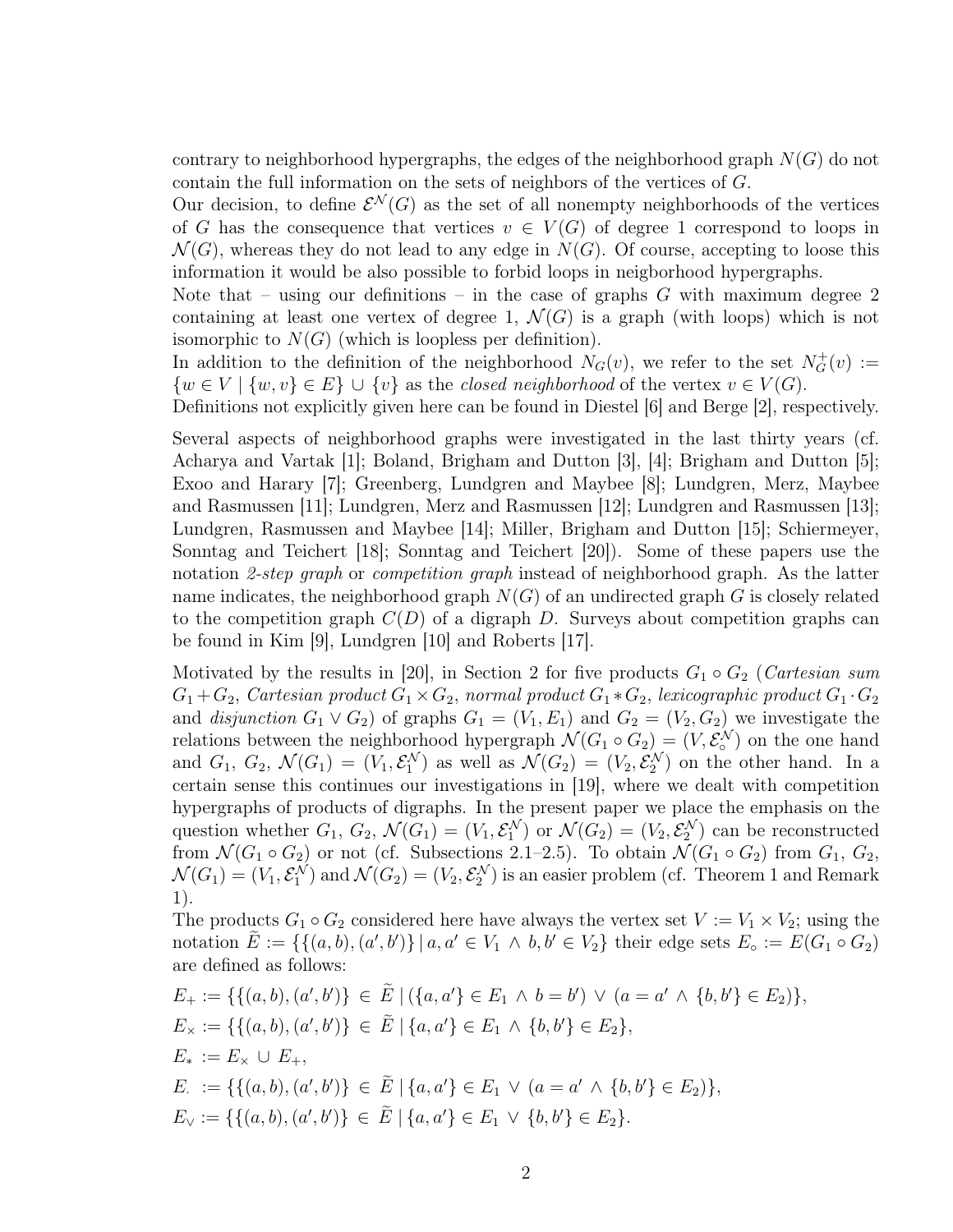We obtain immediately  $E_+ \subseteq E_* \subseteq E_* \subseteq E_\vee$  and  $E_\times \subseteq E_*$ . Except for the lexicographic product all these products are commutative in the sense that  $G_1 \circ G_2 \simeq G_2 \circ G_1$ , where  $\circ \in \{+, \times, *, \vee\}.$ 

In the following, let  $G_1 = (V_1, E_1), G_2 = (V_2, E_2)$  be graphs;  $V_1 = \{1, 2, ..., r\}, V_2 =$  $\{1, 2, \ldots, s\}$  and arrange the vertices of  $V = V_1 \times V_2$  according to the places of an  $(r, s)$ matrix. Then, for each ∘ ∈ {+, \*, ·, ∨}, the subgraph of  $G_1 \circ G_2$  generated by the vertices of a column and a row of this matrix scheme is isomorphic to  $G_1$  and  $G_2$ , respectively. We refer to these subgraphs as the *columns* and the rows of  $G_1 \circ G_2$ . Analogously, we define the *columns* and the *rows* of  $\mathcal{N}(G_1 \circ G_2)$ .

If  $G = (V, E)$  and  $G' = (V', E')$  are graphs we often use the notation  $G \cup G' := (V \cup$  $V', E \cup E'$ ). Moreover, if  $e \subseteq V_1 \times V_2$  is a set of vertices of  $G_1 \circ G_2$ , then  $\pi_1(e)$  and  $\pi_2(e)$ denotes the set of the first and the second components of the vertices of  $e$ , respectively. In other words,  $\pi_1$  and  $\pi_2$  is the projection of the vertices of e onto their first and their second components, respectively.

## 2 Results

Per definition, the edges  $e \in \mathcal{E}^{\mathcal{N}}$  of the neighborhood hypergraph  $\mathcal{N}(G) = (V, \mathcal{E}^{\mathcal{N}})$  of a graph  $G = (V, E)$  are the neighbor sets  $N_G(v)$  of cardinality at least 1 of the vertices  $v \in V(G)$ . Therefore, the definition of the graph product  $G_1 \circ G_2$  easily yields the edge set  $\mathcal{E}_\circ^{\mathcal{N}}$  of the neighborhood hypergraph  $\mathcal{N}(G_1 \circ G_2) = (V, \mathcal{E}_\circ^{\mathcal{N}})$ .

In the following theorem we give the edge sets  $\mathcal{E}^{\mathcal{N}}_{\circ}$  of the neighborhood hypergraphs  $\mathcal{N}(G_1 \circ G_2) = (V, \mathcal{E}_\circ^{\mathcal{N}})$  of the five graph products  $G_1 \circ G_2$ , where  $\circ \in \{+, \times, *, \cdot, \vee\}$ .

**Theorem 1** Let  $G_1 = (V_1, E_1)$  and  $G_2 = (V_2, E_2)$  be graphs and  $V := V_1 \times V_2$ . Then:

(1)  $\mathcal{E}_+^{\mathcal{N}} = \{ (\{i\} \times N_{G_2}(j)) \cup (N_{G_1}(i) \times \{j\}) \mid (i,j) \in V_1 \times V_2 \} \setminus \{ \emptyset \}$ (2)  $\mathcal{E}_{\times}^{\mathcal{N}} = \{ e_1 \times e_2 \mid e_1 \in \mathcal{E}_1^{\mathcal{N}} \wedge e_2 \in \mathcal{E}_2^{\mathcal{N}} \}$ (3)  $\mathcal{E}^{\mathcal{N}}_{*} = \{ (N_{G_1}^{+}(i) \times N_{G_2}^{+}(j)) \setminus \{ (i,j) \} | (i,j) \in V_1 \times V_2 \} \setminus \{ \emptyset \}$  $(4) \mathcal{E}^{\mathcal{N}} = \{ (\{i\} \times N_{G_2}(j)) \cup (N_{G_1}(i) \times V_2) \mid (i,j) \in V_1 \times V_2 \} \setminus \{ \emptyset \}$ (5)  $\mathcal{E}_{\vee}^{\mathcal{N}} = \{ (V_1 \times e_2) \cup (e_1 \times V_2) \mid e_1 \in \mathcal{E}_1^{\mathcal{N}} \wedge e_2 \in \mathcal{E}_2^{\mathcal{N}} \}$ 

Note that – in order simplify the notation – we fix here that  $(5)$  is a short form for

$$
(*) \qquad \mathcal{E}_{\vee}^{\mathcal{N}} = \begin{cases} \left\{ (V_1 \times e_2) \cup (e_1 \times V_2) \, | \, e_1 \in \mathcal{E}_1^{\mathcal{N}} \wedge e_2 \in \mathcal{E}_2^{\mathcal{N}} \right\}, \text{ if } \mathcal{E}_1^{\mathcal{N}} \neq \emptyset \wedge \mathcal{E}_2^{\mathcal{N}} \neq \emptyset \\ \left\{ e_1 \times V_2 \, | \, e_1 \in \mathcal{E}_1^{\mathcal{N}} \right\} & \text{ if } \mathcal{E}_1^{\mathcal{N}} \neq \emptyset \wedge \mathcal{E}_2^{\mathcal{N}} = \emptyset \\ \left\{ V_1 \times e_2 \, | \, e_2 \in \mathcal{E}_2^{\mathcal{N}} \right\} & \text{ if } \mathcal{E}_1^{\mathcal{N}} = \emptyset \wedge \mathcal{E}_2^{\mathcal{N}} \neq \emptyset \\ \emptyset & \text{ if } \mathcal{E}_1^{\mathcal{N}} = \emptyset = \mathcal{E}_2^{\mathcal{N}}. \end{cases}
$$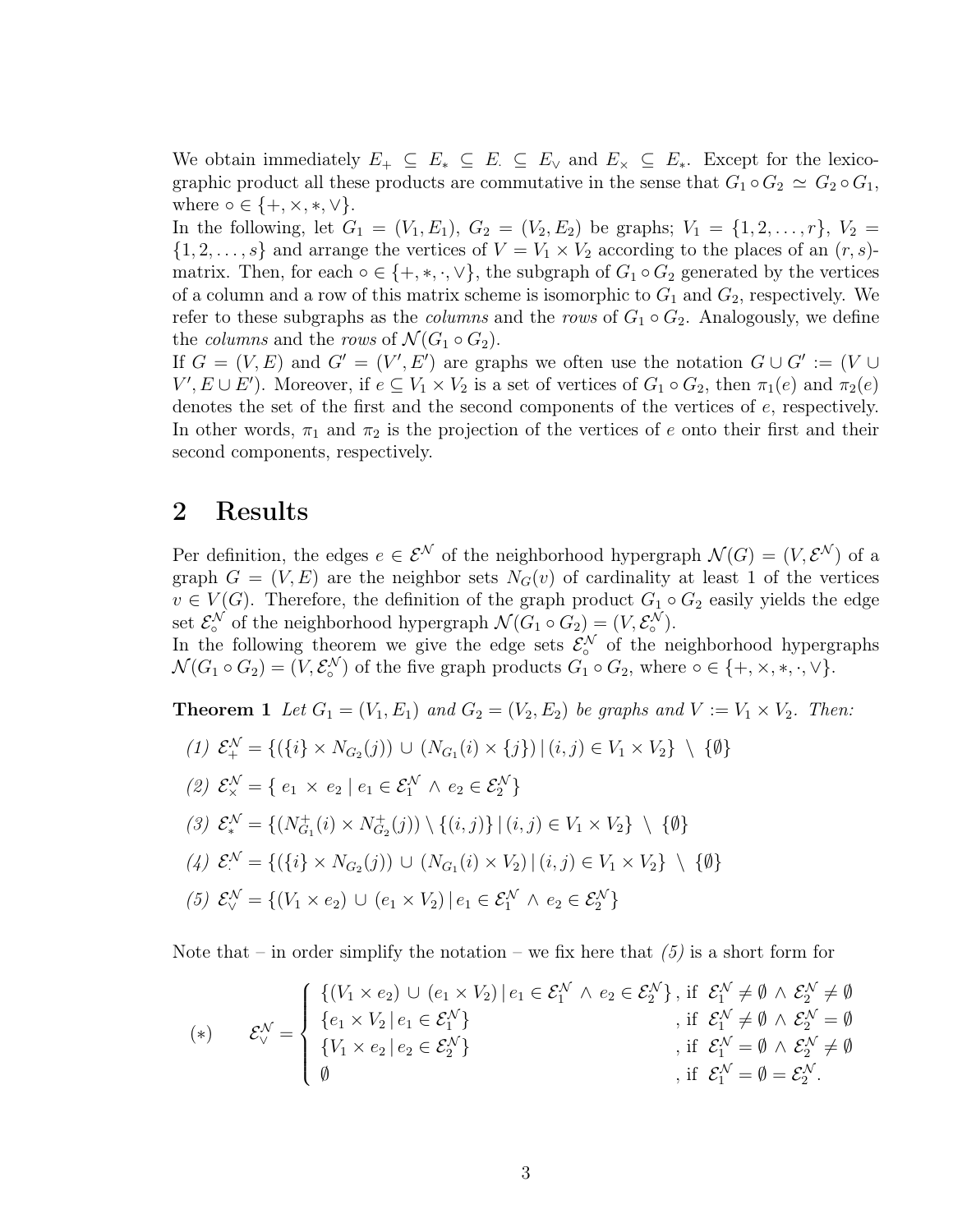Proof.

- (1) In  $G_1 + G_2$ , a vertex  $(i', j') \in V_1 \times V_2$  is a neighbor of  $(i, j)$  if and only if (a)  $(i', j')$  is in the same row as  $(i, j)$  (i.e.  $i' = i$ ) and  $j'$  is a neighbor of j in  $G_2$  or (b)  $(i', j')$  is in the same column as  $(i, j)$  (i.e.  $j' = j$ ) and i' is a neighbor of i in  $G_1$ .
- (2) In the Cartesian product  $G_1 \times G_2$ , the neighborhood  $N_{G_1 \times G_2}((i,j))$  of a vertex  $(i, j) \in V(G_1 \times G_2)$  contains all vertices  $(i', j')$  with  $i' \in N_{G_1}(i) \land j' \in N_{G_2}(j)$ . Therefore,  $\mathcal{E}_{\times}^{\mathcal{N}} = \{N_{G_1}(i) \times N_{G_2}(j) | (i,j) \in V_1 \times V_2\} \setminus \{\emptyset\}$ . Moreover,  $\mathcal{E}_1^{\mathcal{N}} = \{e_1 \mid \exists i \in V_1 : e_1 = N_{G_1}(i) \neq \emptyset\}$  and  $\mathcal{E}_2^{\mathcal{N}} = \{e_2 \mid \exists j \in V_2 : e_2 = N_{G_2}(j) \neq \emptyset\}.$
- (3) This follows from  $E_* := E_{\times} \cup E_{+}.$
- (4) A vertex  $(i', j')$  is a neighbor of the vertex  $(i, j)$  in the lexicographic product  $G_1 \cdot G_2$ if and only if (a)  $(i', j')$  is in the same row as  $(i, j)$  (i.e.  $i' = i$ ) and  $j'$  is a neighbor of j in  $G_2$  or (b) i' is a neighbor of i in  $G_1$  and  $j' \in V_2$ .
- (5)  $(i', j')$  is a neighbor of  $(i, j)$  in the disjunction  $G_1 \vee G_2$  if and only if  $i' \in N_{G_1}(i)$  or  $j' \in N_{G_2}(j)$ . Analogously to the second part in (2) we obtain (5).  $\Box$

Now the question arises whether or not the neighborhood hypergraph  $\mathcal{N}(G_1 \circ G_2)$  of the product graph  $G_1 \circ G_2$  can be obtained from  $\mathcal{N}(G_1)$  and  $\mathcal{N}(G_2)$  using suitable hypergraph products.

In case of the Cartesian product  $G_1 \times G_2$  and the disjunction  $G_1 \vee G_2$  this is possible (see the following Remark 1). Generally, for the other three products the same is impossible: To construct the edges in  $\mathcal{E}_+^{\mathcal{N}}, \mathcal{E}_*^{\mathcal{N}}$  and  $\mathcal{E}_*^{\mathcal{N}},$  for every  $i \in \{1,2\}$  and all edges  $e \in \mathcal{E}_i^{\mathcal{N}}$  it would be necessary to know the vertices  $v \in V_i$  with  $e = N_{G_i}(v)$ . But, in general, this information cannot be obtained from the neighborhood hypergraph  $\mathcal{N}(G_i)$ .

Let  $\mathcal{H}_1 = (V_1, \mathcal{E}_1)$  and  $\mathcal{H}_2 = (V_2, \mathcal{E}_2)$  be hypergraphs and  $V := V_1 \times V_2$ . We define the edge sets of the Cartesian product  $\mathcal{H}_1 \times_H \mathcal{H}_2 = (V, \mathcal{E}_{\times})$  and the disjunction  $\mathcal{H}_1 \vee_H \mathcal{H}_2 = (V, \mathcal{E}_{\vee})$ of  $\mathcal{H}_1$  and  $\mathcal{H}_2$  as follows:

$$
\mathcal{E}_{\times} := \{e_1 \times e_2 \mid e_1 \in \mathcal{E}_1 \land e_2 \in \mathcal{E}_2\}
$$
  

$$
\mathcal{E}_{\vee} := \{(V_1 \times e_2) \cup (e_1 \times V_2) \mid e_1 \in \mathcal{E}_1 \land e_2 \in \mathcal{E}_2\}.
$$

For the definition of  $\mathcal{E}_{\vee}$  we use a convention analogously to  $(*)$  (cf. Theorem 1). Note that the Cartesian product  $\mathcal{H}_1 \times_H \mathcal{H}_2$  is defined in [16] as the *direct product* of  $\mathcal{H}_1$  and  $\mathcal{H}_2$ . In general, if  $\mathcal{H}_1$  and  $\mathcal{H}_2$  are graphs, both products provide hypergraphs but not graphs, i.e.  $\mathcal{H}_1 \times_H \mathcal{H}_2 \not\simeq \mathcal{H}_1 \times \mathcal{H}_2$  and  $\mathcal{H}_1 \vee_H \mathcal{H}_2 \not\simeq \mathcal{H}_1 \vee \mathcal{H}_2$ .

Using these hypergraph products, by Theorem 1,  $(2)$  and  $(5)$ , we obtain

**Remark 1** Let  $G_1 = (V_1, E_1)$  and  $G_2 = (V_2, E_2)$  be graphs and  $V := V_1 \times V_2$ . Then:

- (1)  $\mathcal{N}(G_1 \times G_2) = \mathcal{N}(G_1) \times_H \mathcal{N}(G_2).$
- (2)  $\mathcal{N}(G_1 \vee G_2) = \mathcal{N}(G_1) \vee_H \mathcal{N}(G_2).$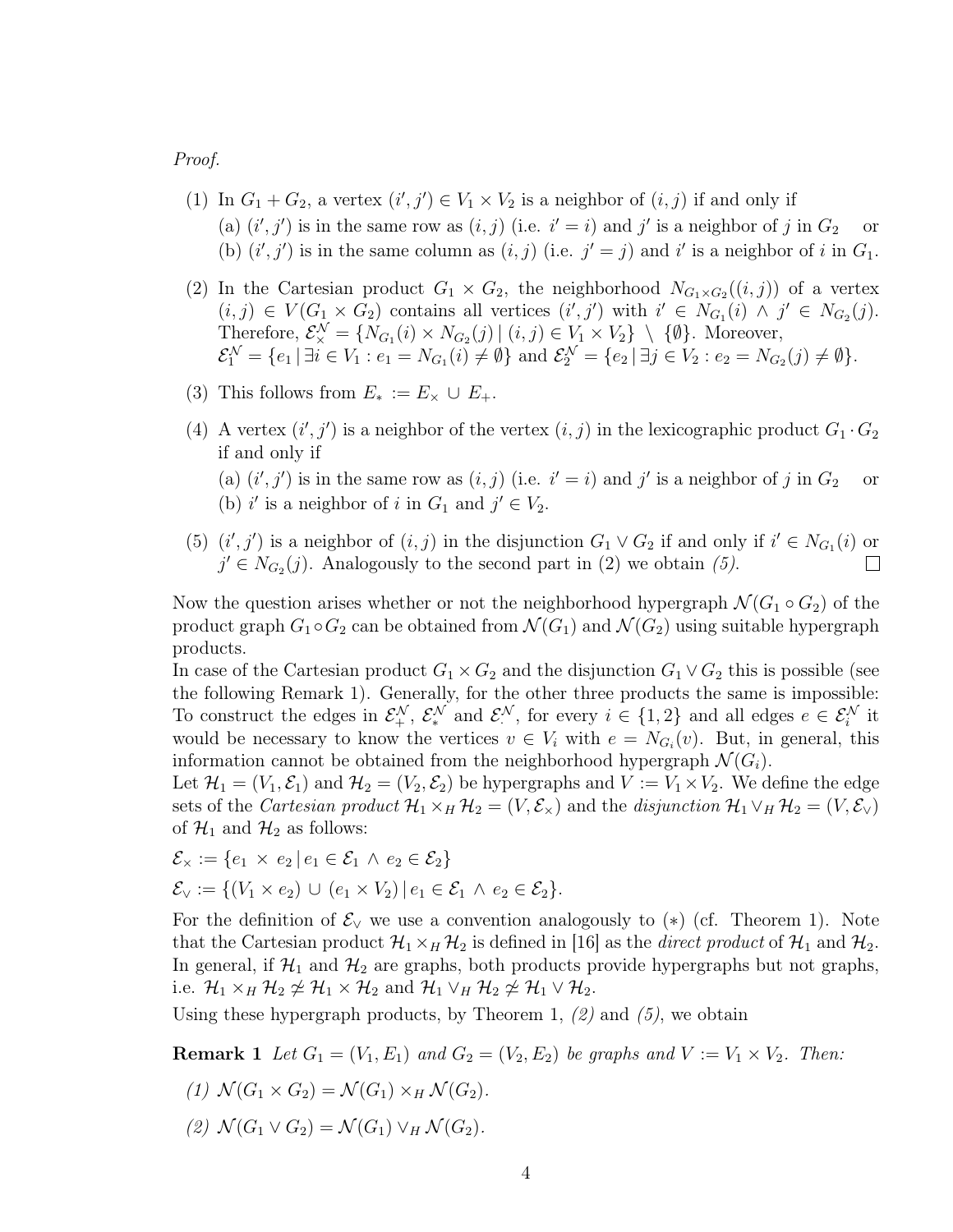In the following subsections, we turn to the problem of reconstructing the neighborhood hypergraphs  $\mathcal{N}(G_1) = (V_1, \mathcal{E}_1^{\mathcal{N}}), \, \mathcal{N}(G_2) = (V_2, \mathcal{E}_2^{\mathcal{N}})$  and the graphs  $G_1 = (V_1, E_1), G_2 =$  $(V_2, E_2)$  from  $\mathcal{N}(G_1 \circ G_2) = (V, \mathcal{E}_o^{\mathcal{N}})$ , where  $\circ \in \{+, \times, *, \cdot, \vee\}$ .

# 2.1 The Cartesian sum  $G_1 + G_2$

In this subsection, we will demonstrate that (excepting some special cases) the neighborhood hypergraphs  $\mathcal{N}(G_1) = (V_1, \mathcal{E}_1^{\mathcal{N}})$  and  $\mathcal{N}(G_2) = (V_2, \mathcal{E}_2^{\mathcal{N}})$  as well as the graphs  $G_1 = (V_1, E_1)$  and  $G_2 = (V_2, E_2)$  can be reconstructed from the neighborhood hypergraph  $\mathcal{N}(G_1+G_2)=(V,\mathcal{E}_+^{\mathcal{N}}).$ 

At first, we investigate the exceptional cases.

Claim 1 Let  $|V(\mathcal{N}(G_1+G_2))|=|V_2|,$  i.e.  $|V_1|=1$ . Then  $G_1 + G_2 \simeq G_2$  and therefore  $\mathcal{N}(G_1 + G_2) \simeq \mathcal{N}(G_2)$ . Obviously both,  $G_1$  and  $\mathcal{N}(G_1)$ , have only one vertex and no edge. Apart from very special cases (e.g.  $E_2 = \emptyset$  or  $|E_2| = 1$ ) the graph  $G_2$  is not reconstructable from  $\mathcal{N}(G_1 + G_2) \simeq \mathcal{N}(G_2)$ .

Obviously, because of  $G_1+G_2 \simeq G_2+G_1$  analog conclusions follow from  $|V(\mathcal{N}(G_1+G_2))|$  =  $|V_1|$ .

Claim 2 Let  $|V_1| > 1$ ,  $|V_2| > 2$  and  $\mathcal{N}(G_1 + G_2)$  be 1-uniform, i.e.  $\mathcal{E}_+^{\mathcal{N}}$  solely consists of loops.

Then either  $E_1 = \emptyset$  or  $E_2 = \emptyset$ . Which of the sets  $E_1$  and  $E_2$  is empty can be found out if and only if  $|\mathcal{E}^{\mathcal{N}}_{+}| < |V_1| \cdot |V_2|$ . In exactly this case  $\mathcal{N}(G_1)$  and  $\mathcal{N}(G_2)$  can be reconstructed from  $\mathcal{N}(G_1 + G_2)$ .

*Proof.* First, assume  $\{i, i'\} \in E_1$  and  $\{j, j'\} \in E_2$ . Then  $(i, j')$ ,  $(i', j) \in N_{G_1+G_2}((i, j)) \in$  $\mathcal{E}_+^{\mathcal{N}}$  in contradiction to the 1-uniformity of  $\mathcal{N}(G_1 + G_2)$ . Hence, either  $E_1 = \emptyset$  or  $E_2 = \emptyset$ . Now consider an edge  $\{(i,j)\}\in \mathcal{E}_+^{\mathcal{N}}$ . If  $i' \in V_1$  is a neighbor of the vertex i, then for each  $j' \in V_2$  we have  $\{(i, j')\}, \{(i', j')\} \in \mathcal{E}_+^{\mathcal{N}}, \text{ since } \{(i, j'), (i', j')\} \in E_+.$ Consequently,

- (a)  $\mathcal{E}_+^{\mathcal{N}}$  includes all singletons of the vertices of the rows *i* and *i'* of  $\mathcal{N}(G_1+G_2)$ , i.e.  $\forall j' \in V_2 : \{(i, j')\} \in \mathcal{E}_+^{\mathcal{N}} \wedge \{(i', j')\} \in \mathcal{E}_+^{\mathcal{N}}.$
- (b)  $E_2 = \emptyset$  as well as  $\mathcal{E}_2^{\mathcal{N}} = \emptyset$ .
- (c) The set of the non-isolated vertices of  $G_1$  is  $V_1^+ := \{i \mid i \in \cup \}$  $e{\in}\mathcal{E}^{\mathcal{N}}_{+}$  $\pi_1(e)\}.$ Moreover,  $\mathcal{E}_1^{\mathcal{N}} = \{ \{i\} \mid i \in V_1^+ \}.$

For each  $k \in V_1$  property (a) implies

• all singletons of the vertices of the row k are contained in  $\mathcal{E}^{\mathcal{N}}_{+}$ if and only if  $k \in V_1^+$ 

```
and
```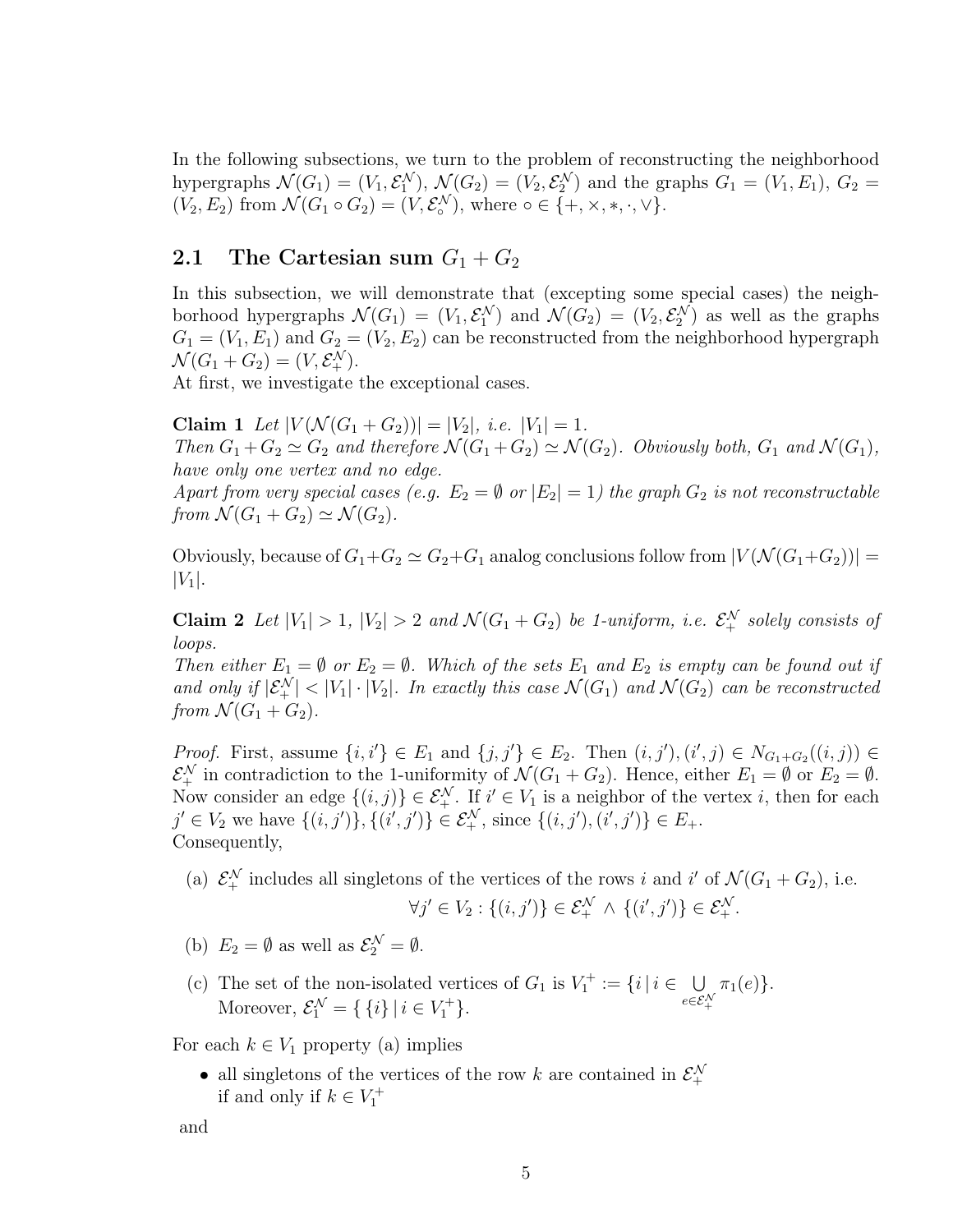• no singleton of any vertex of the row k is contained in  $\mathcal{E}^{\mathcal{N}}_{+}$ if and only if  $k \in V_1 \setminus V_1^+$ .

As a consequence, in the case  $|\mathcal{E}_+^{\mathcal{N}}| < |V_1| \cdot |V_2|$  we have  $E_2 = \emptyset$  if and only if  $\mathcal{E}_+^{\mathcal{N}}$  is the union of systems of singletons of vertices of complete rows of  $\mathcal{N}(G_1+G_2)$ . Trivially, an analogous statement holds for  $E_1 = \emptyset$  and the columns of  $\mathcal{N}(G_1 + G_2)$ . On the contrary, if  $|\mathcal{E}^{\mathcal{N}}_{+}| = |V_1| \cdot |V_2|$  is valid, then  $\mathcal{E}^{\mathcal{N}}_{+} = \{ \{(i,j)\} | (i,j) \in V_1 \times V_2 \}$ is the union of the systems of the singletons of the vertices of all (obviously complete) rows as well as the union of the systems of the singletons of the vertices of all (obviously complete) columns of  $\mathcal{N}(G_1 + G_2)$ . In this case, both  $\mathcal{E}_1^{\mathcal{N}} = \{ \{i\} \mid i \in V_1 \} \land E_2 = \emptyset$  and  $\mathcal{E}_2^{\mathcal{N}} = \{ \{j\} | j \in V_2 \} \land E_1 = \emptyset$  is possible.

Note that under the suppositions of Claim 2, where  $\mathcal{E}_+^{\mathcal{N}}$  includes only singletons, for the graphs  $G_1$  and  $G_2$  we have the two alternatives  $\forall i \in V_1 : d_{G_1}(i) \leq 1 \land d_{G_2} \equiv 0$  and  $\forall j \in V_2 : d_{G_2}(j) \leq 1 \land d_{G_1} \equiv 0.$ 

Claim 3 Let  $|V_1| > 1$ ,  $|V_2| > 1$  and  $\mathcal{N}(G_1 + G_2)$  be not 1-uniform. If (i)  $\forall e \in \mathcal{E}_+^{\mathcal{N}} : |\pi_1(e)| = 1$  and (ii)  $\forall e \in \mathcal{E}_+^{\mathcal{N}} : |\pi_2(e)| = 1$ , then (i')  $E_1 = \emptyset$  and (ii')  $E_2 = \emptyset$ , respectively. In case (i) each row of  $\mathcal{N}(G_1 + G_2)$  is isomorphic to  $\mathcal{N}(G_2)$  and in case (ii) each column of  $\mathcal{N}(G_1 + G_2)$  is isomorphic to  $\mathcal{N}(G_1)$ . In general,  $G_2$  and  $G_1$ , respectively, are reconstructable only in special situations (cf. Claim 1).

*Proof.* We consider only case (i), since (ii) can be investigated analogously. If  $\mathcal{E}_+^{\mathcal{N}} = \emptyset$ , then  $E_1 = \emptyset$  is trivial. Now let  $(i, j), (i, j') \in e \in \mathcal{E}_+^{\mathcal{N}} \neq \emptyset$  with  $j \neq j'$  and  $\{j, l\}, \{j', l\} \in E_2$ . Assume  $\{k, k'\} \in E_1$ . Then  $(k, j), (k', l) \in e' := N_{G_1 + G_2}((k, l)) \in \mathcal{E}_+^{\mathcal{N}}$  and  $|\pi_1(e')| > 1$ contradicting (i). Hence  $E_1$  is empty, there are no edges between different rows in  $G_1 + G_2$ and the isomorphism of each row of  $G_1 + G_2$  to  $G_2$  implies the isomorphism of each row of  $\mathcal{N}(G_1 + G_2)$  to  $\mathcal{N}(G_2)$ .  $\overline{\phantom{a}}$ 

Claims 1–3 include all cases where at least one of  $E_1$  and  $E_2$  is empty. The only situation where  $\mathcal{N}(G_1)$  or  $\mathcal{N}(G_2)$  cannot be reconstructed from  $\mathcal{N}(G_1 + G_2)$  is the case

 $|V_1| > 1 \land |V_2| > 1 \land \mathcal{E}_+^{\mathcal{N}} = \{ \{ (i,j) \} \mid (i,j) \in V_1 \times V_2 \}$  (cf. Claim 2). In the following theorem we investigate the cases not being covered by the above Claims, i.e. the situation  $E_1 \neq \emptyset \land E_2 \neq \emptyset$ .

Obviously, the case  $E_1 \neq \emptyset \land E_2 \neq \emptyset$  is equivalent to the existence of an edge  $e \in \mathcal{E}_+^{\mathcal{N}}$ with  $|\pi_1(e)| \geq 2 \wedge |\pi_2(e)| \geq 2$ . This becomes clear if we consider edges  $\{x, x'\} \in E_1$  and  $\{y, y'\} \in E_2$  and the neighborhood of the vertex  $(x, y) \in V$  in  $G_1 + G_2$ , since  $(x, y')$ ,  $(x', y) \in V$  $N_{G_1+G_2}((x, y)) \in \mathcal{E}_+^{\mathcal{N}}.$ 

**Theorem 2** Let  $\mathcal{N}(G_1 + G_2) = (V, \mathcal{E}_+^{\mathcal{N}})$  be the neighborhood hypergraph of the Cartesian sum of the graphs  $G_1 = (V_1, E_1)$  and  $G_2 = (V_2, E_2)$  such that there exists an edge  $e \in \mathcal{E}_+^{\mathcal{N}}$ with  $|\pi_1(e)| \geq 2 \wedge |\pi_2(e)| \geq 2$ .

Then  $\mathcal{N}(G_1)$  and  $\mathcal{N}(G_2)$  as well as  $G_1$  and  $G_2$  can be reconstructed from  $\mathcal{N}(G_1 + G_2)$ .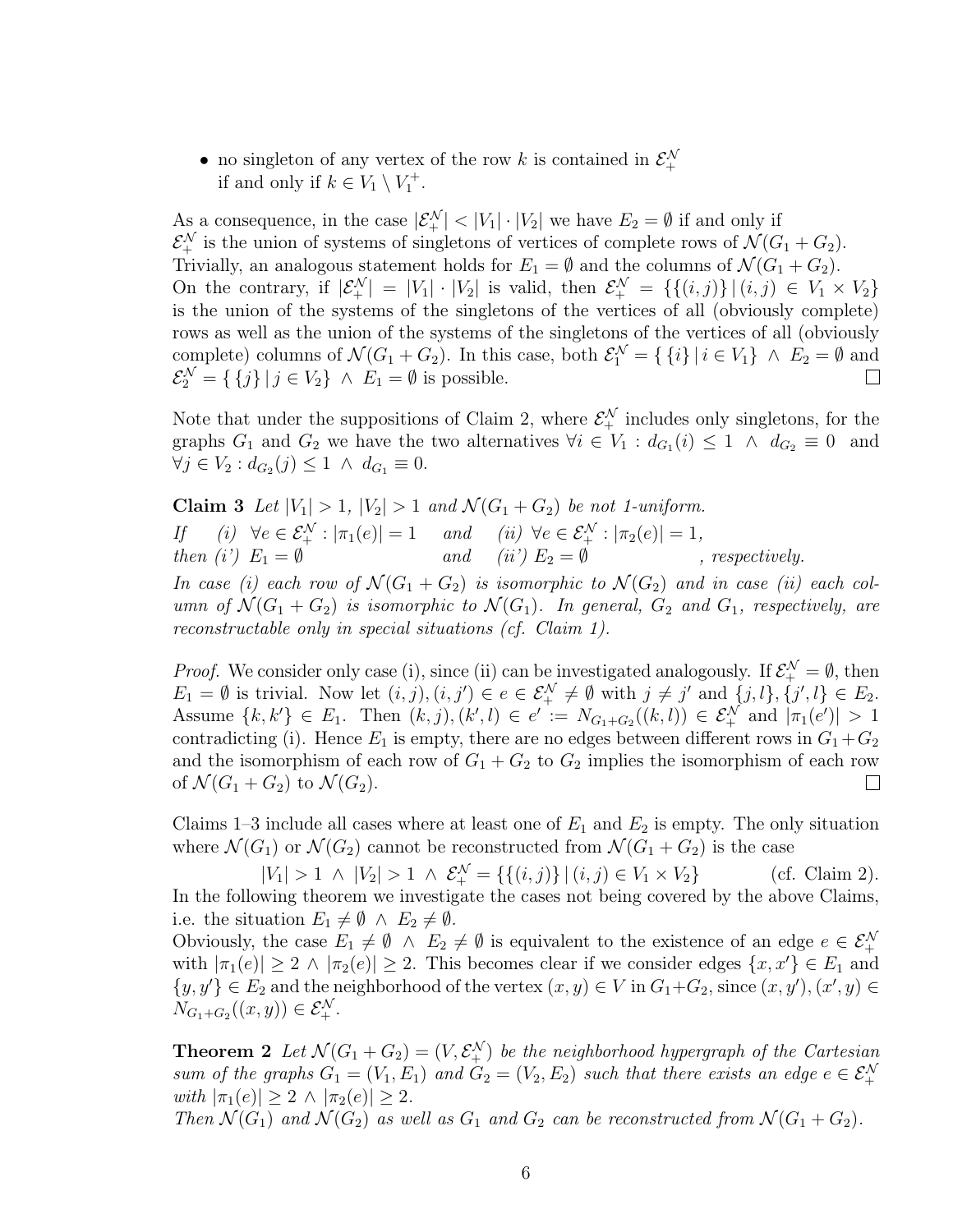*Proof.* Obviously,  $\mathcal{E}_+^{\mathcal{N}} = \{(\{i\} \times N_{G_2}(j)) \cup (N_{G_1}(i) \times \{j\}) | (i,j) \in V_1 \times V_2\} \setminus \{\emptyset\}$ (cf. Theorem  $1(1)$ ).

In the following, occasionally we will make use of the existence of two edges  $\{x, x'\} \in E_1$ and  $\{y, y'\} \in E_2$  in  $G_1$  and  $G_2$ , respectively.

Let  $k \in V_1$  be an arbitrary vertex.

Because of  $(k, y) \in N_{G_1+G_2}((k, y')) \in \mathcal{E}_+^{\mathcal{N}}$  the vertex k appears as the first component of a vertex of an edge  $e \in \mathcal{E}_+^{\mathcal{N}}$ :  $k \in \pi_1(e)$ . If for each  $e \in \mathcal{E}_+^{\mathcal{N}}$  from  $k \in \pi_1(e)$  it follows  $|\pi_1(e)| = 1$ , then k is isolated, since the existence of a  $k' \in N_{G_1}(k)$  would imply  $(k, y'), (k', y) \in N_{G_1+G_2}((k', y')) \in \mathcal{E}_+^{\mathcal{N}}$  and, trivially,  $|\pi_1(N_{G_1+G_2}((k', y')))| \geq 2$ .

On the other hand, if  $k \in \pi_1(e)$ , where  $e \in \mathcal{E}_+^{\mathcal{N}}$  and  $|\pi_1(e)| \geq 2$ , then k is non-isolated. This way the isolated vertices in  $G_1$  and the set  $V_1^+$  of the non-isolated vertices of  $G_1$ (and, analogously, of  $G_2$ ) can be determined. As a consequence, for the determination of  $G_1, G_2, \mathcal{N}(G_1)$  and  $\mathcal{N}(G_2)$  it suffices to consider the edges  $e \in \mathcal{E}_+^{\mathcal{N}}$  with  $|e| \geq 2$ .

Now let  $k \in V_1^+$ .

Then there exists an edge  $e \in \mathcal{E}_+^{\mathcal{N}}$  with  $k \in \pi_1(e)$  and  $|\pi_1(e)| \geq 2$ . In the following, for such edges e we will write  $e = \{(k, j_1), \ldots, (k, j_p), (i_1, j), \ldots, (i_q, j)\}$ , where  $k, i_1, \ldots, i_q$  are pairwise distinct,  $j_1, \ldots, j_p, j$  are pairwise distinct and  $p \geq 1, q \geq 1$ .

Case 1:  $\exists e \in \mathcal{E}_+^{\mathcal{N}} : k \in \pi_1(e) \land |\pi_1(e)| \geq 2 \land p > 1.$ 

Since each vertex  $(i', j')$  in  $G_1 + G_2$  has only neighbors in the union of row i' and column  $j'$  of  $G_1 + G_2$ , and k appears at least twice as the first component of vertices in  $e = \{(k, j_1), \ldots, (k, j_p), (i_1, j), \ldots, (i_q, j)\}\,$ , it follows  $e = N_{G_1 + G_2}((k, j)).$ Therefore,  $N_{G_1}(k) = \{i_1, \ldots, i_q\}$  (and, obviously,  $N_{G_2}(j) = \{j_1, \ldots, j_p\}$ ).

**Case 2:**  $\forall e \in \mathcal{E}_+^{\mathcal{N}} : k \in \pi_1(e) \land |\pi_1(e)| \geq 2 \Rightarrow p = 1.$ 

Let  $e \in \mathcal{E}_+^{\mathcal{N}}$  be an edge of maximum cardinality with the property  $k \in \pi_1(e) \land |\pi_1(e)| \geq 2$ . In detail, let  $e = \{(k, j_1), (i_1, j), \ldots, (i_q, j)\}.$ 

If  $q > 1$  then it is clear that  $e = N_{G_1+G_2}((k, j))$  and, therefore,  $N_{G_1}(k) = \{i_1, \ldots, i_q\}$  (as well as  $N_{G_2}(j) = \{j_1\}$ .

If  $q = 1$ , we obtain  $e = \{(k, j_1), (i_1, j)\}.$ 

Owing to  $|\pi_1(e)| \geq 2$  we get  $k \neq i_1$ . The assumption  $j_1 = j$  would contradict our supposition that  $j, j_1, \ldots, j_p$  are pairwise distinct. Hence we have  $k \neq i_1 \wedge j_1 \neq j$  and this leads to  $e = N_{G_1+G_2}((k, j))$  or  $e = N_{G_1+G_2}((i_1, j_1)).$ 

In both cases  $\{k, i_1\} \in E_1$  and  $\{j_1, j\} \in E_2$  are valid. Assume, there is a vertex  $i_2 \in N_{G_1}(k) \setminus \{i_1\}$ . Then  $\{(k, j_1), (i_1, j), (i_2, j)\} \subseteq N_{G_1+G_2}((k, j))$  in contradiction to the maximality of the edge  $e$ . Therefore  $N_{G_1}(k) = \{i_1\}.$ 

Using only the neighborhood hypergraph  $\mathcal{N}(G_1 + G_2)$ , the above considerations provide for each vertex  $k \in V_1$  the neighborhood  $N_{G_1}(k)$ . This way we obtain  $G_1$  as well as  $\mathcal{N}(G_1)$ from  $\mathcal{N}(G_1 + G_2)$ .

Analogously,  $G_2$  and  $\mathcal{N}(G_2)$  can be constructed from  $\mathcal{N}(G_1 + G_2)$  and the Theorem is  $\Box$ proved.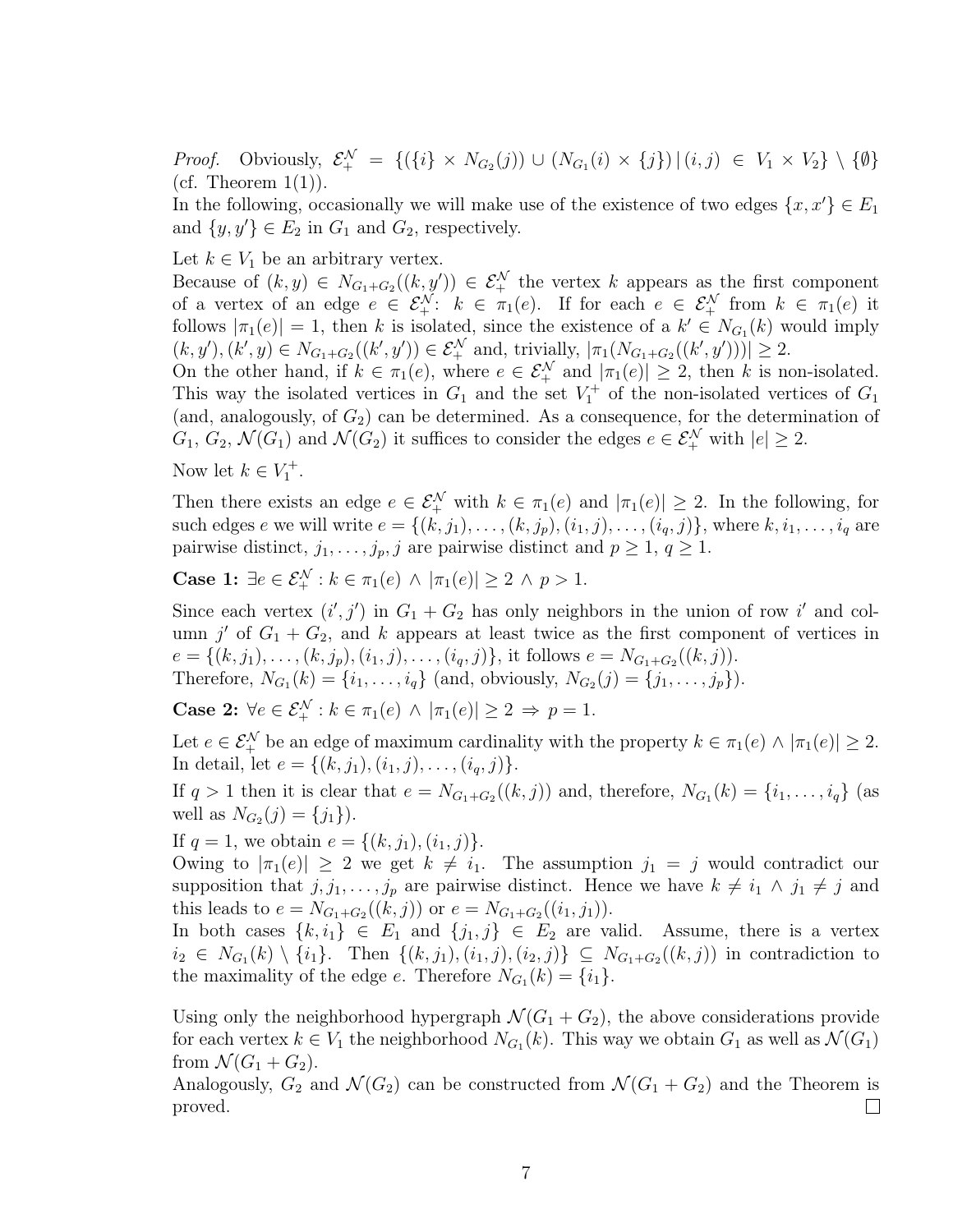#### 2.2 The Cartesian product  $G_1 \times G_2$

The edge set  $\mathcal{E}_{\times}^{\mathcal{N}}$  of the neighborhood hypergraph  $\mathcal{N}(G_1 \times G_2)$  includes all cartesian products of edges  $e_1 \in \mathcal{E}_1^{\mathcal{N}}$  and  $e_2 \in \mathcal{E}_2^{\mathcal{N}}$  of the neighborhood hypergraphs of  $G_1$  and  $G_2$ :  $\mathcal{E}_{\times}^{\mathcal{N}} = \{ e_1 \times e_2 \mid e_1 \in \mathcal{E}_1^{\mathcal{N}} \wedge e_2 \in \mathcal{E}_2^{\mathcal{N}} \} \setminus \{ \emptyset \}.$  Therefore, to reconstruct  $\mathcal{N}(G_1)$  and  $\mathcal{N}(G_2)$ from

 $\mathcal{N}(G_1 \times G_2)$  it is necessary to have  $\mathcal{E}_\times^{\mathcal{N}} \neq \emptyset$  which is equivalent to  $\mathcal{E}_1^{\mathcal{N}} \neq \emptyset \wedge \mathcal{E}_2^{\mathcal{N}} \neq \emptyset$  as well as to  $E_1 \neq \emptyset \land E_2 \neq \emptyset$ .

**Theorem 3** Let  $G_1 = (V_1, E_1)$  and  $G_2 = (V_2, E_2)$  be graphs and  $\mathcal{E}_\times^{\mathcal{N}} \neq \emptyset$ . Then  $\mathcal{N}(G_1)$  and  $\mathcal{N}(G_2)$  can be reconstructed from  $\mathcal{N}(G_1 \times G_2)$ .

*Proof.* Obviously, from  $\mathcal{E}_{\times}^{\mathcal{N}} \neq \emptyset$  we obtain  $\mathcal{E}_{i}^{\mathcal{N}} = {\pi_i(e) | e \in \mathcal{E}_{\times}^{\mathcal{N}}}$ , for  $i = 1, 2$ .  $\Box$ 

Considering  $\mathcal{E}_{\times}^{\mathcal{N}} = \{ e_1 \times e_2 \mid e_1 \in \mathcal{E}_{1}^{\mathcal{N}} \wedge e_2 \in \mathcal{E}_{2}^{\mathcal{N}} \}$  it is clear that for graphs  $G_2 \neq G_2'$ having the same neighborhood hypergraph  $\mathcal{N}(G_2) = \mathcal{N}(G'_2)$  and for any graph  $G_1$  the resulting neighborhood hypergraphs of their Cartesian products coincide:  $\mathcal{N}(G_1 \times G_2) = \mathcal{N}(G_1 \times G'_2).$ As an example we choose graphs  $G_2 = (V_2, E_2)$  and  $G'_2 = (V_2, E'_2)$  with  $V_2 = \{1, 2, 3, 4\}$ ,

 $E_2 = \{\{1, 2\}, \{3, 4\}\}\$  and  $E_2' = \{\{1, 4\}, \{2, 3\}\}\$ . Because of  $\mathcal{E}(\mathcal{N}(G_2)) = \{\{1\}, \{2\}, \{3\}, \{4\}\}\$  $= \mathcal{E}(\mathcal{N}(G'_2))$ , Theorem 1(2) implies  $\mathcal{N}(G_1 \times G_2) = \mathcal{N}(G_1 \times G'_2)$  for arbitrarily chosen  $G_1$ . Therefore we obtain:

**Remark 2** Let  $G_1 = (V_1, E_1)$  and  $G_2 = (V_2, E_2)$ . Then, in general,  $G_1$  and  $G_2$  cannot be reconstructed from  $\mathcal{N}(G_1 \times G_2)$ .

#### 2.3 The normal product  $G_1 * G_2$

Considering the normal product  $G_1 * G_2$  of the graphs  $G_1 = (V_1, E_1)$  and  $G_2 = (V_2, E_2)$ we will find several similarities to the Cartesian sum  $G_1 + G_2$ .

**Remark 3** Claims 1–3 remain valid for the normal product  $G_1 * G_2$  instead of the Cartesian sum  $G_1 + G_2$ .

*Proof.* In Claims 1–3 at least one of  $E_1$  and  $E_2$  is empty. Therefore, under the assumptions of the claims  $G_1 + G_2 = G_1 * G_2$  is valid.  $\Box$ 

We obtain an analog to Theorem 2:

**Theorem 4** Let  $\mathcal{N}(G_1 * G_2) = (V, \mathcal{E}_*^{\mathcal{N}})$  be the neighborhood hypergraph of the normal product of the graphs  $G_1 = (V_1, E_1)$  and  $G_2 = (V_2, E_2)$  such that there exists an edge  $e \in \mathcal{E}_*^{\mathcal{N}}$  with  $|\pi_1(e)| \geq 2 \wedge |\pi_2(e)| \geq 2$ .

Then  $\mathcal{N}(G_1)$  and  $\mathcal{N}(G_2)$  as well as  $G_1$  and  $G_2$  can be reconstructed from  $\mathcal{N}(G_1 * G_2)$ .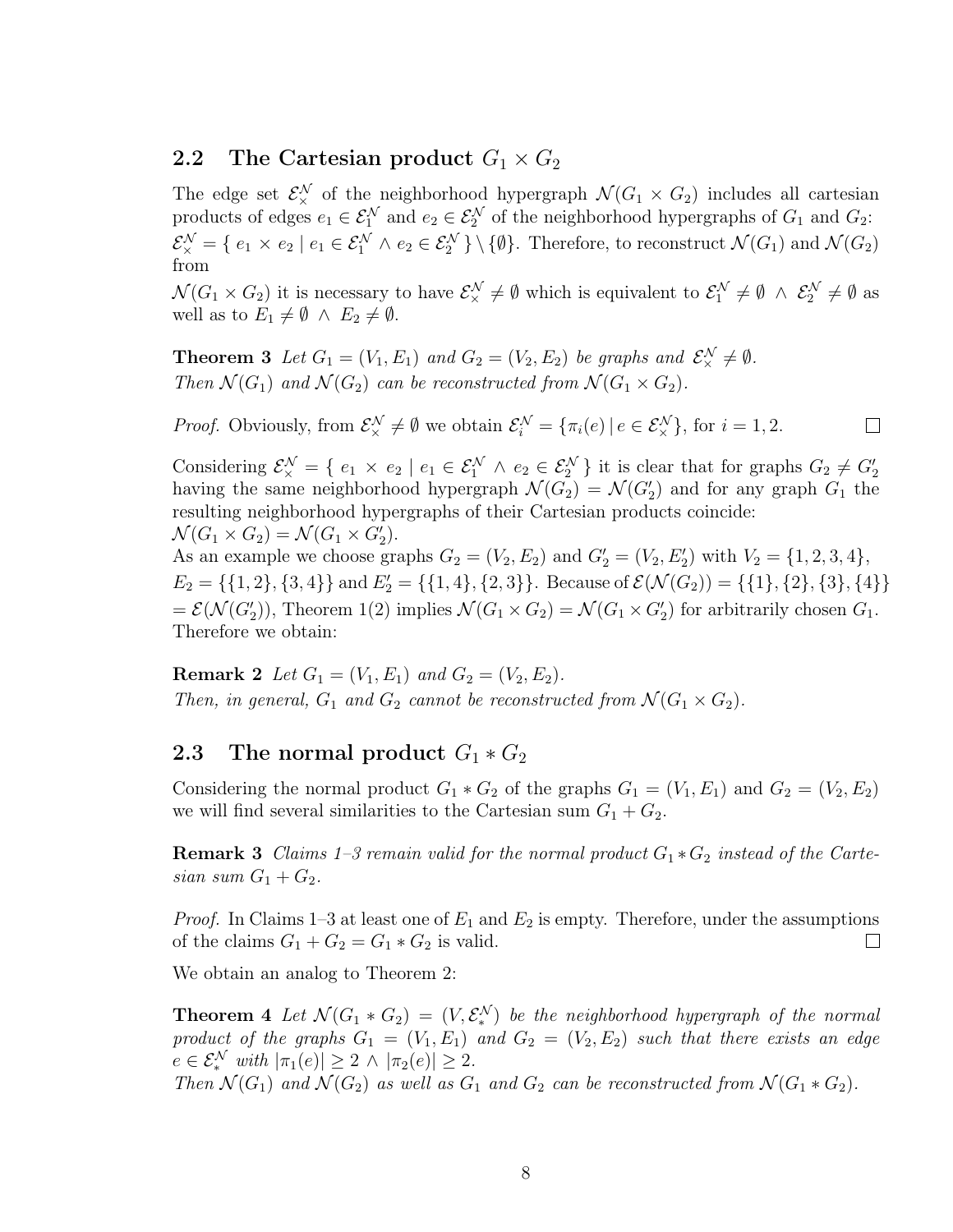*Proof.* Note that  $\mathcal{E}^{\mathcal{N}}_{*} = \{ (N_{G_1}^{+}(i) \times N_{G_2}^{+}(j)) \setminus \{(i,j)\}\mid (i,j) \in V_1 \times V_2 \} \setminus \{\emptyset\}$ (cf. Theorem 1(3)). Additionally, the existence of an edge  $e \in \mathcal{E}_{*}^{\mathcal{N}}$  with  $|\pi_1(e)| \geq 2 \land$  $|\pi_2(e)| \geq 2$  implies  $E_1 \neq \emptyset$  and  $E_2 \neq \emptyset$ , i.e. there are edges  $\{x, x'\} \in E_1$  and  $\{y, y'\} \in E_2$ . As a preliminary consideration we investigate an edge  $e \in \mathcal{E}_{*}^{\mathcal{N}}$  with  $|\pi_1(e)| \geq 2 \land$  $|\pi_2(e)| \geq 2$  (we will see that it suffices to use such edges in order to obtain  $G_1$  and  $G_2$ ). Then there is a vertex  $(i, j) \in V$  with  $e = N_{G_1 * G_2}((i, j))$ , i.e.  $\pi_1(e) = N_{G_1}^+(i)$  and  $\pi_2(e) = N_{G_2}^+(j).$ 

For each  $i' \in N_{G_1}(i) = N_{G_1}^+(i) \setminus \{i\} = \pi_1(e) \setminus \{i\}$  in e there are exactly  $n_2 := |N_{G_2}^+(j)| =$  $|\pi_2(e)| \geq 2$  vertices having the first component i'. On the other hand, since the vertex  $(i, j)$  have to be deleted in  $N_{G_1}^+(i) \times N_{G_2}^+(j)$  in order to obtain e, in the edge e there are exactly  $n_2 - 1 \geq 1$  vertices having the first component *i*. Analogously, for every  $j' \in N_{G_2}(j) = \pi_2(e) \setminus \{j\}$  in e there are exactly  $n_1 := |N_{G_1}^+(i)| = |\pi_1(e)|$  vertices with the second component  $j'$  and exactly  $n_1 - 1 \geq 1$  vertices having the second component j.

That way, for every  $e \in \mathcal{E}_*^{\mathcal{N}}$  with  $|\pi_1(e)| \geq 2 \land |\pi_2(e)| \geq 2$  the vertices  $i_e \in V_1$  and  $i_e \in V_2$  with  $e = N_{G_1 * G_2}((i_e, j_e))$  and, therefore, also their neighborhoods  $N_{G_1}(i_e)$  =  $N_{G_1}^+(i_e) \setminus \{i_e\} \neq \emptyset$  as well as  $N_{G_2}(j_e) = N_{G_2}^+(j_e) \setminus \{j_e\} = \pi_2(e) \setminus \{j_e\} \neq \emptyset$ are uniquely determined.

On the other hand, if  $i \in V_1$  is a non-isolated vertex in  $G_1$ , then there exists an edge  $e \in \mathcal{E}_{*}^{\mathcal{N}}$  with  $|\pi_1(e)| \geq 2 \land |\pi_2(e)| \geq 2$  and a vertex  $j \in V_2$  such that  $e = N_{G_1 * G_2}((i, j))$ : the vertex  $y$  from above will be a suitable vertex having the required property. Of course, the analog holds for an arbitrarily chosen non-isolated vertex  $j \in V_2$ .

Hence the investigation of the edges  $e \in \mathcal{E}_{*}^{\mathcal{N}}$  with  $|\pi_1(e)| \geq 2 \land |\pi_2(e)| \geq 2$  including the corresponding vertices  $i_e \in V_1$ ,  $j_e \in V_2$  enables us to determine all non-isolated vertices of  $G_1$  and  $G_2$  as well as their neighborhoods:

Let  $\mathcal{E}^2 := \{e \mid e \in \mathcal{E}_*^{\mathcal{N}} \land |\pi_1(e)| \geq 2 \land |\pi_2(e)| \geq 2\}$ . Then the set of the non-isolated vertices in  $G_1$  is  $V_1^+ = \bigcup$  $\bigcup_{e \in \mathcal{E}^2} \pi_1(e) = \{i \mid \exists e \in \mathcal{E}^2 : i = i_e\}.$  Moreover, for each  $i \in V_1^+$  there exists a unique  $e \in \mathcal{E}^2$  with  $i = i_e$  and we obtain  $N_{G_1}(i) = \pi_1(e) \setminus \{i\}$ . Consequently,  $\mathcal{E}_1^{\mathcal{N}} = \{ \pi_1(e) \setminus \{i_e\} \, | \, e \in \mathcal{E}^2 \}.$ 

Analogously, in  $G_2$  we have  $V_2^+ = \bigcup$  $\bigcup_{e \in \mathcal{E}^2} \pi_2(e) = \{j | \exists e \in \mathcal{E}^2 : j = j_e\}$  and for every  $j \in V_2^+$  there is a unique  $e \in \mathcal{E}^2$  with  $j = j_e$  and  $N_{G_2}(j) = \pi_2(e) \setminus \{j\}$ . Therefore,  $\mathcal{E}_2^{\mathcal{N}} = \{ \pi_2(e) \setminus \{j_e\} \, | \, e \in \mathcal{E}^2 \}.$ 

Obviously,  $V_1 \setminus V_1^+$  and  $V_2 \setminus V_2^+$  is the set of the isolated vertices vertices in  $G_1$  and  $G_2$ , respectively.

 $\Box$ 

This way we obtain  $G_1$ ,  $G_2$ ,  $\mathcal{N}(G_1)$  and  $\mathcal{N}(G_2)$  and the proof is complete.

Additionally, we mention that the isolated vertices in  $G_1$  are the vertices which occur in at least one edge  $e \in \mathcal{E}_*^{\mathcal{N}}$  with  $|\pi_1(e)| = 1$  (and, of course, in no edge  $e' \in \mathcal{E}^2$ ).

Therefore,  $V_1 \setminus V_1^+ = \bigcup \{ e \mid e \in \mathcal{E}_*^{\mathcal{N}} \land |\pi_1(e)| = 1 \} = \bigcup$  $\bigcup_{e \in \mathcal{E} \setminus \mathcal{E}^2} \pi_1(e)$ . This follows from the existence of at least one edge  $\{y, y'\} \in E_2$ , since for any isolate  $i \in V_1$  trivially  $(i, y') \in N_{G_1 * G_2}((i, y)) \in \mathcal{E}_*^{\mathcal{N}} \wedge N_{G_1 * G_2}((i, y)) \subseteq \{i\} \times V_2$  holds. The analog is true for the isolates in  $G_2$ .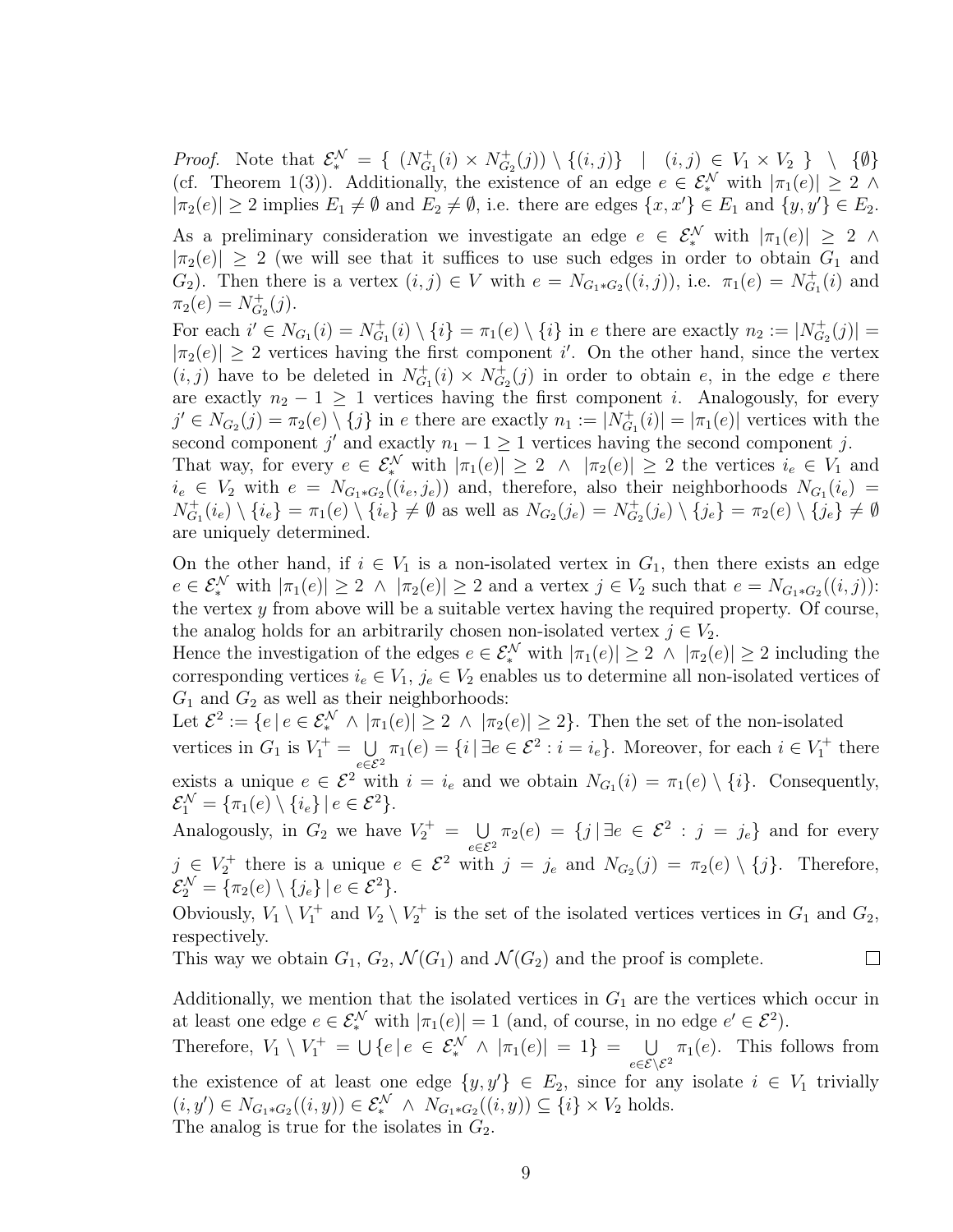In general, it is not possible to reconstruct an arbitrary graph  $G$  from its neighborhood hypergraph  $\mathcal{N}(G)$ . For the Cartesian sum and the normal product, Theorems 2 and 4 show that the neighborhood hypergraphs  $\mathcal{N}(G_1+G_2)$  and  $\mathcal{N}(G_1*G_2)$  contain the complete information on  $G_1 + G_2$  and  $G_1 * G_2$ , respectively:

**Remark 4** Since the graphs  $G_i$   $(i = 1, 2)$  can be reconstructed from  $\mathcal{N}(G_1 + G_2)$  and  $\mathcal{N}(G_1 * G_2)$  under the assumptions of Theorem 2/4, trivially the same holds for  $G_1 + G_2$ and  $G_1 * G_2$ , respectively.

#### 2.4 The lexicographic product  $G_1 \cdot G_2$

As known from Theorem 1 we have  $\mathcal{E}^{\mathcal{N}} = \{ (\{i\} \times N_{G_2}(j)) \cup (N_{G_1}(i) \times V_2) \mid (i, j) \in V_1 \times V_2 \} \setminus \{ \emptyset \}.$ 

**Theorem 5** Let  $G_1 = (V_1, E_1)$  and  $G_2 = (V_2, E_2)$ . Then  $\mathcal{N}(G_1)$  and  $\mathcal{N}(G_2)$  can be reconstructed from  $\mathcal{N}(G_1 \cdot G_2)$ .

*Proof.* If  $\mathcal{E}^{\mathcal{N}} = \emptyset$  then, obviously, all vertices in  $G_1$  and all vertices in  $G_2$  are isolated, i.e.  $E_1 = \emptyset = E_2.$ 

So we assume  $\mathcal{E}^{\mathcal{N}} \neq \emptyset$  and consider first the reconstruction of  $\mathcal{N}(G_1)$ .

(A)  $\mathcal{E}_1^{\mathcal{N}} = \{ \{i \mid \{i\} \times V_2 \subseteq e \} \mid e \in \mathcal{E}_1^{\mathcal{N}} \} \setminus \{ \emptyset \}.$ 

To see this, as a first step note that for an arbitrary  $e \in \mathcal{E}^{\mathcal{N}}$  it holds  $\emptyset = \{i \mid \{i\} \times V_2 \subseteq e\}$  if and only if  $e = N_{G_1 \cdot G_2}((i_e, j_e))$  with  $N_{G_1}(i_e) = \emptyset$ . In this case we have  $e = \{i_e\} \times N_{G_2}(j_e)$ , where  $j_e$  is not isolated, i.e.  $\emptyset \neq N_{G_2}(j_e) \subset V_2$ . (If both  $i_e$  and  $j_e$  would be isolated we had the contradiction  $e = N_{G_1 \cdot G_2}((i_e, j_e)) = \emptyset \notin \mathcal{E}^{\mathcal{N}}$ .)

On the other hand, if  $\emptyset \neq \{i \mid \{i\} \times V_2 \subseteq e\}$ , then – for  $e = N_{G_1 \cdot G_2}((i_e, j_e))$  – trivially  $i_e \notin \{i \mid \{i\} \times V_2 \subseteq e\}$ , since  $(i_e, j_e) \notin N_{G_1 \cdot G_2}((i_e, j_e))$ . Therefore, every  $i \in V_1$  with  $\{i\} \times V_2 \subseteq e$  has to be a neighbor of  $i_e$  and even  $\{i \mid \{i\} \times V_2 \subseteq e\} = N_{G_1}(i_e) \in \mathcal{E}_1^{\mathcal{N}}$ .

Clearly, that way we obtain all elements of  $\mathcal{E}_1^{\mathcal{N}}$ .

(B)  $\mathcal{E}_2^{\mathcal{N}} = \{ \{j \mid \exists i \in V_1 : (i, j) \in e \land \{i\} \times V_2 \nsubseteq e \} \mid e \in \mathcal{E}_1^{\mathcal{N}} \} \setminus \{ \emptyset \}.$ 

Let  $e \in \mathcal{E}^{\mathcal{N}}$ . It follows  $\{j \mid \exists i \in V_1 : (i, j) \in e \land \{i\} \times V_2 \nsubseteq e\} = \emptyset$  if and only if  $e$  is the union of nothing but complete rows of  $G_1 \cdot G_2$ .

Such a complete row  $\{i\} \times V_2$  is a subset of  $e = N_{G_1 \cdot G_2}((i_e, j_e))$  if and only if  $i \in N_{G_1}(i_e)$ . Trivially,  $\{i_e\} \times V_2 \nsubseteq e$  and  $e_2 := \{j \mid j \in V_2 \land (i_e, j) \in e\} \subset V_2$ . Moreover,  $e_2 = N_{G_2}(j_e)$  and  $e_2 \in \mathcal{E}_2^{\mathcal{N}} \iff j_e$  is not isolated in  $G_2 \iff e_2 \neq \emptyset$ .

That way the edges  $e \in \mathcal{E}^{\mathcal{N}}$ , which do not consist of nothing but complete rows of  $G_1 \cdot G_2$ , provide all edges of  $\mathcal{E}_2^{\mathcal{N}}$ .  $\Box$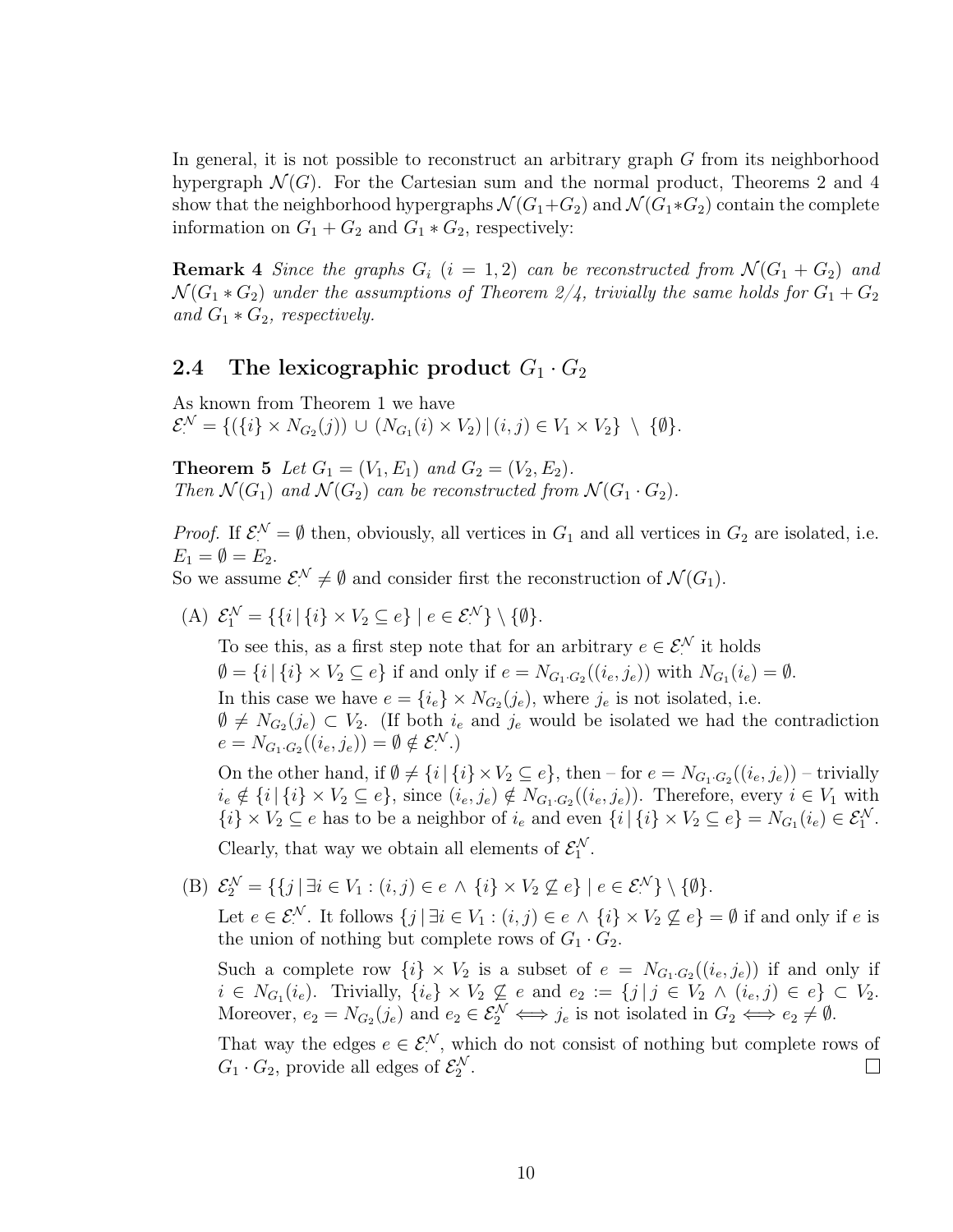**Remark 5** If there exists an edge  $e \in \mathcal{E}^{\mathcal{N}}$ , which does not consist of nothing but complete rows of  $G_1 \cdot G_2$ , then  $G_1 = (V_1, E_1)$  can be reconstructed from  $\mathcal{N}(G_1 \cdot G_2)$ .

*Proof.* Using part (A) of the above proof, we obtain  $\mathcal{E}_1^{\mathcal{N}}$ , i.e. all non-empty neighborhoods  $N_{G_1}(i')$  of vertices  $i' \in V_1$ .

In the following we will describe how to find the (unique) vertex  $i_{e_1}$  with  $N_{G_1}(i_{e_1})$  for an arbitrarily chosen  $e_1 \in \mathcal{E}_1^{\mathcal{N}}$ . So let  $e_1 \in \mathcal{E}_1^{\mathcal{N}}$  and  $e \in \mathcal{E}_1^{\mathcal{N}}$  such that  $e_1 = \{i \mid \{i\} \times V_2 \subseteq e\}$ . Further let  $e' := e \setminus (e_1 \times V_2)$ . Then there exists a unique  $i_e \in V_1$  with  $e' \subseteq \{i_e\} \times V_2$  and, obviously,  $N_{G_1}(i_e) = e_1$ . (Equivalently,  $i_e$  can be also determined by  $\{i_e\} := \pi_1(e').$ ) Each vertex  $i \in V_1$ , which cannot be obtained in this manner, is an isolate.  $\Box$ 

**Remark 6** Let  $G_1 = (V_1, E_1)$  and  $G_2 = (V_2, E_2)$ . Then, in general,  $G_2$  cannot be reconstructed from  $\mathcal{N}(G_1 \cdot G_2)$ .

*Proof.* We re-use the example from the end of subsection 2.2. So let  $G_2 = (V_2, E_2)$ and  $G'_{2} = (V_{2}, E'_{2})$  be the graphs with  $V_{2} = \{1, 2, 3, 4\}, E_{2} = \{\{1, 2\}, \{3, 4\}\}\$  and  $E'_{2} =$  $\{\{1,4\},\{2,3\}\}\.$  In case of the lexicographic product it is recommended to choose special graphs for the graph  $G_1$  in order to demonstrate  $\mathcal{E}(\mathcal{N}(G_1 \cdot G_2)) = \mathcal{E}(\mathcal{N}(G_1 \cdot G_2')).$  An appropriate family of graphs may contain all graphs  $G_1 = (V_1, E_1)$  with  $V_1\{1, \ldots, n\}$  and  $E_1 = \{\{i, i'\} | i, i' \in V_1 \land |i - i'| = 1\}$ , where  $n \geq 1$ .

For  $i \in V_1$  we use the notation  $z_i := \bigcup \{ \{i'\} \times V_2 \mid i' \in V_1 \land |i - i'| = 1 \}.$  Then, for all  $i \in V_1$  and  $j \in V_2$ , the set  $z_i$  consists of all vertices contained in the row  $i-1$  (if  $i>1$ ) and in the row  $i+1$  (if  $i < n$ ) of  $G_1 \cdot G_2$ , respectively. Therefore,  $z_i$  includes all neighbors of the vertex  $(i, j)$  in  $G_1 \cdot G_2$  being not contained in row *i*. It follows

$$
\mathcal{E}(\mathcal{N}(G_1 \cdot G_2)) = \bigcup_{i \in V_1} \{ N_{G_1 \cdot G_2}((i, 1)), N_{G_1 \cdot G_2}((i, 2)), N_{G_1 \cdot G_2}((i, 3)), N_{G_1 \cdot G_2}((i, 4)) \}
$$
  
\n
$$
= \bigcup_{i \in V_1} \{ z_i \cup \{(i, 2)\}, z_i \cup \{(i, 1)\}, z_i \cup \{(i, 4)\}, z_i \cup \{(i, 3)\} \}
$$
  
\n
$$
= \bigcup_{i \in V_1} \{ N_{G_1 \cdot G_2'}((i, 3)), N_{G_1 \cdot G_2'}((i, 4)), N_{G_1 \cdot G_2'}((i, 1)), N_{G_1 \cdot G_2'}((i, 2)) \}
$$
  
\n
$$
= \mathcal{E}(\mathcal{N}(G_1 \cdot G_2')).
$$

Hence we have  $\mathcal{N}(G_1 \cdot G_2) = \mathcal{N}(G_1 \cdot G_2')$ , where  $G_2 \neq G_2'$  and the proof is complete.  $\Box$ 

#### 2.5 The disjunction  $G_1 \vee G_2$

For given graphs  $G_1 = (V_1, E_1)$  and  $G_2 = (V_2, E_2)$  Theorem 1 gives the edge set of  $\mathcal{N}(G_1 \vee G_2)$  as  $\mathcal{E}_{\vee}^{\mathcal{N}} = \{ (V_1 \times e_2) \cup (e_1 \times V_2) \mid e_1 \in \mathcal{E}_{1}^{\mathcal{N}} \wedge e_2 \in \mathcal{E}_{2}^{\mathcal{N}} \}.$ 

Since  $\mathcal{E}_{\vee}^{\mathcal{N}}$  can be completely described without using  $G_1$  and  $G_2$  (only their neighborhood hypergraphs  $\mathcal{N}(G_1)$  are  $\mathcal{N}(G_2)$  are needed), analogously to the Cartesian product in subsection 2.2 also in the case of the disjunction it is impossible to reconstruct the graphs  $G_1$  and  $G_2$  from  $\mathcal{N}(G_1 \vee G_2)$ . This can be seen considering the same example used for Remark 2. Thus we obtain

**Remark 7** Let  $G_1 = (V_1, E_1)$  and  $G_2 = (V_2, E_2)$ . Then, in general,  $G_1$  and  $G_2$  cannot be reconstructed from  $\mathcal{N}(G_1 \vee G_2)$ .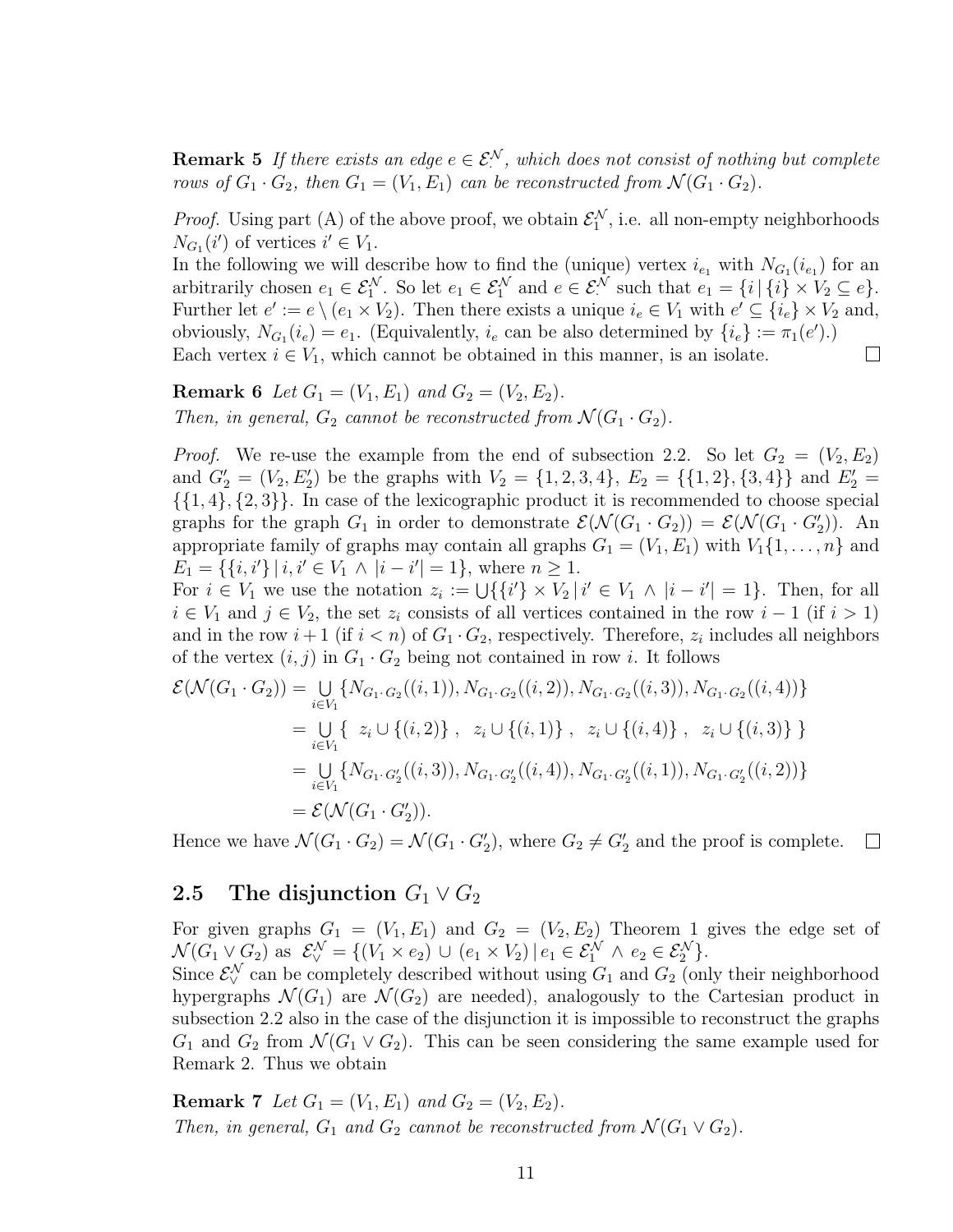On the other hand, concerning the neighborhood hypergraphs of  $G_1$  and  $G_2$  we have

**Theorem 6** Let  $G_1 = (V_1, E_1)$  and  $G_2 = (V_2, E_2)$ . Then  $\mathcal{N}(G_1)$  and  $\mathcal{N}(G_2)$  can be reconstructed from  $\mathcal{N}(G_1 \vee G_2)$ .

*Proof.* If  $\mathcal{E}_{\vee}^{\mathcal{N}} = \emptyset$ , then we get  $\mathcal{E}_{1}^{\mathcal{N}} = \emptyset = \mathcal{E}_{2}^{\mathcal{N}}$  as well as  $E_{1} = \emptyset = E_{2}$ , i.e.  $\mathcal{N}(G_{1})$  and  $\mathcal{N}(G_2)$  as well as  $G_1$  and  $G_2$  can be reconstructed.

Now let  $\mathcal{E}_{\vee}^{\mathcal{N}} \neq \emptyset$  and  $e \in \mathcal{E}_{\vee}^{\mathcal{N}}$ . Per definition, e has to be the neighborhood of a vertex in  $G_1 \vee G_2$ , i.e. there exist vertices  $i_e \in V_1$  and  $j_e \in V_2$  such that  $e = N_{G_1 \vee G_2}((i_e, j_e))$ . Thus e is the union of several complete rows  $\{i\} \times V_2$  and complete columns  $V_1 \times \{j\}$  of  $G_1 \vee G_2$ , where  $i \in \{i_1, ..., i_p\} \subseteq V_1$   $(0 \leq p < |V_1|)$  and  $j \in \{j_1, ..., j_q\} \subseteq V_2$   $(0 \leq q < |V_2|)$ .

From Remark 7 it follows that  $i_e$  as well as  $j_e$  can be determined only in special cases (e.g.  $i_e$  is unique if it has the degree  $|V_1| - 1$ ). But we will see that the set  $\{i_1, \ldots, i_p\}$  of all numbers *i* with  $\{i\} \times V_2 \subseteq e$  is the neighborhood of  $i_e$  in  $G_1$ , i.e.  $\{i_1, \ldots, i_p\} = N_{G_1}(i_e) \in$  $\mathcal{E}_1^{\mathcal{N}}$ . This way we can obtain the neighborhoods of all vertices in  $G_1$ , i.e. we get  $\mathcal{E}_1^{\mathcal{N}}$ . Therefore, we have to show  $\{i \mid \{i\} \times V_2 \subseteq e\} = N_{G_1}(i_e)$ .

The first inclusion  $N_{G_1}(i_e) \subseteq \{i \mid \{i\} \times V_2 \subseteq e\}$  follows immediately from the definition of the disjunction  $G_1 \vee G_2$  since for every neighbor  $i \in N_{G_1}(i_e)$  clearly  $\{i\} \times V_2 \subseteq e$  is valid. Conversely, let  $i \in V_1$  such that  $\{i\} \times V_2 \subseteq e = N_{G_1 \vee G_2}((i_e, j_e))$  is fulfilled. For each  $j \in V_2$ this implies  $(i, j) \in N_{G_1 \vee G_2}((i_e, j_e))$ . Hence, especially  $(i, j_e) \in N_{G_1 \vee G_2}((i_e, j_e))$  is true. From  $j_e \notin N_{G_2}(j_e)$  the definition of the disjunction provides  $i \in N_{G_1}(i_e)$ .

Consequently, the neighborhood hypergraph of  $G_1$  is given by  $\mathcal{E}_1^{\mathcal{N}} = \{ \{i \mid \{i\} \times V_2 \subseteq e \} \mid e \in \mathcal{E}_{\vee}^{\mathcal{N}} \} \setminus \emptyset.$ 

Analogously, we obtain  $\mathcal{E}_2^{\mathcal{N}} = \{ \{j \mid V_1 \times \{j\} \subseteq e\} \mid e \in \mathcal{E}_{\vee}^{\mathcal{N}} \} \setminus \emptyset$ .

## References

[1] B.D. Acharya and M.N. Vartak, Open neighborhood graphs; Indian Institute of Technology Department of Mathematics Research Report No. 7, Bombay, (1973).

 $\Box$ 

- [2] C. Berge, Graphs and Hypergraphs; 2-nd edition, North-Holland (1976).
- [3] J.W. Boland, R.C. Brigham, and R.D. Dutton, Embedding arbitrary graphs in neighborhood graphs; J. Combin. Inform. System Sci. 12 (1987), 101-112.
- [4] J.W. Boland, R.C. Brigham, and R.D. Dutton, The difference between a neighborhood graph and a wheel; Congr. Numerantium **58** (1987), 151-156.
- [5] R.C. Brigham and R.D. Dutton, On neighborhood graphs; J. Combin. Inform. System Sci. 12 (1987), 75-85.
- [6] R. Diestel, Graph Theory; 2-nd edition, Springer 2000.
- [7] G. Exoo and F. Harary, Step graphs; J. Combin. Inform. System Sci. 5 (1980), 52-53.